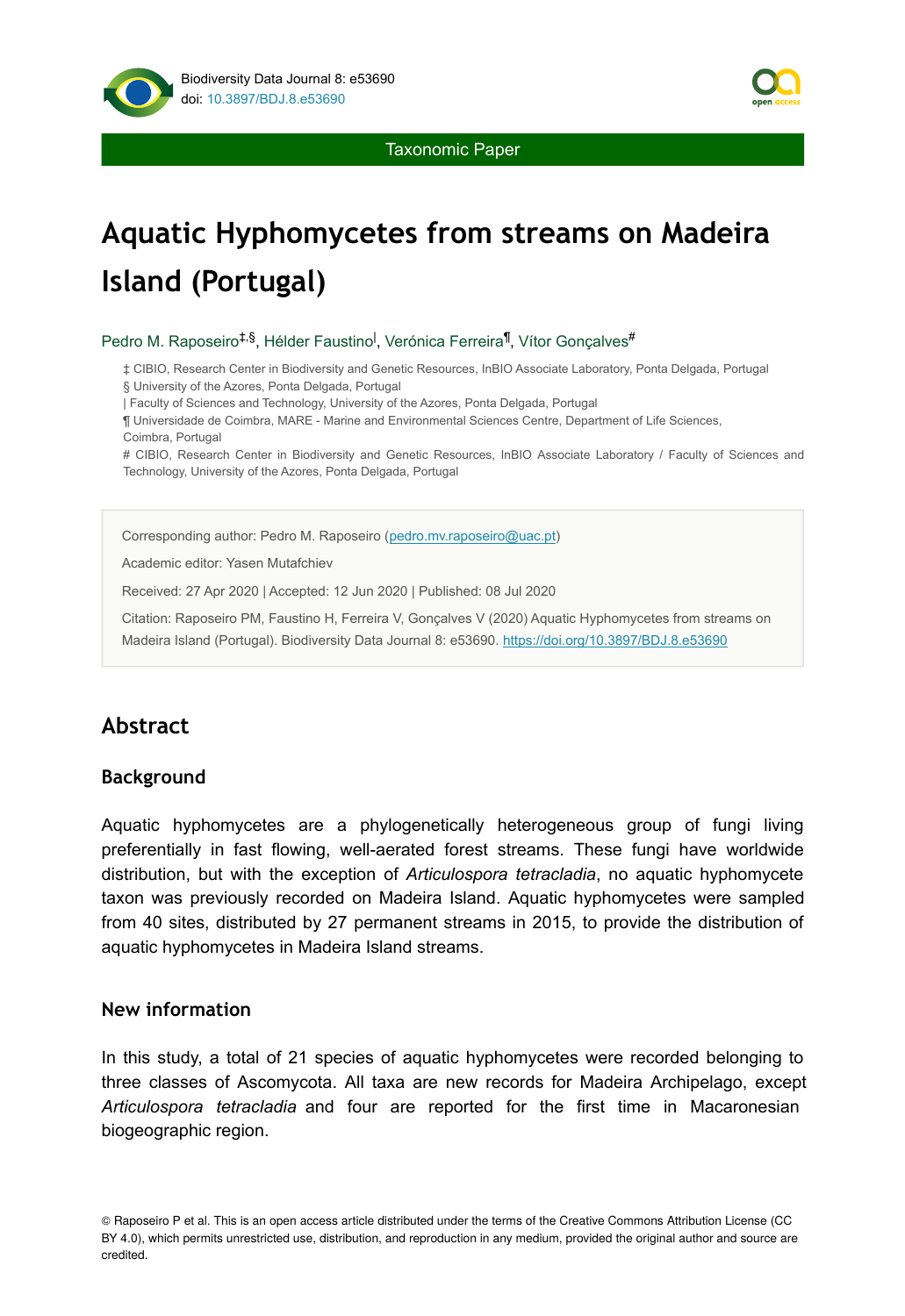## **Keywords**

Ingoldian fungi, oceanic islands, freshwater enviroments, new records

## **Introduction**

Aquatic hyphomycetes, or Ingoldian fungi, are a phylogenetically heterogeneous group of fungi, composed mainly by the asexual stages of ascomycetes and basidiomycetes, living preferentially in fast flowing, well-aerated forest streams (Bärlocher 1992). Although aquatic fungi have been studied since the 1840s (Desmaziéres 1849), the knowledge of this fungal group is still scarce compared to their terrestrial counterparts. These fungi have worldwide distribution, but studies, so far, point to a higher species richness in temperate regions (Jones and Pang 2012, Duarte et al. 2016a, Seena et al. 2019). In fact, in temperate regions, they are the most important group of litter microbial decomposers in streams and rivers (Suberkropp and Klug 1974, Hieber and Gessner 2002, Gulis and Suberkropp 2003). Aquatic hyphomycetes play a fundamental role in the decomposition of plant litter of terrestrial origin, which is a key ecosystem process in forest streams that allows for the transfer of energy and nutrients to higher tropic levels, contributing to nutrient cycling (Wallace et al. 1997, Gessner et al. 2007, Gulis et al. 2019). Aquatic hyphomycetes colonise leaf litter soon after leaf immersion. They can promote litter mass loss directly by mineralising organic carbon and nutrients and by converting coarse into fine particulate organic matter (e.g. by the conidia production) (Gulis and Suberkropp 2003, Cornut et al. 2010) and indirectly by increasing litter palatability to shredders and facilitating physical fragmentation (Gulis et al. 2006, Graça and Cressa 2010). Aquatic hyphomycetes can be particularly important on oceanic island streams, where macroinvertebrate detritivores can be scarce (Benstead et al. 2009, Raposeiro et al. 2014, Ferreira et al. 2016b). In fact, fungal biomass, sporulation rates and litter decomposition by aquatic hyphomycetes in Atlantic islands was reported to be equivalent to those observed in temperate continental zones (Ferreira et al. 2016b, Ferreira et al. 2017). Despite their importance, little is known about aquatic hyphomycetes in oceanic island systems (e.g. Ranzoni 1979).

Interest in Madeiran terrestrial fungi started almost two centuries ago with the work of Holl (1830) that recorded a dozen species belonging to different groups. During the  $20<sup>th</sup>$ century, many mycological studies increased the number of records for Madeira Archipelago (North Atlantic), including numerous descriptions of species new to science (see Melo and Cardoso 2008 and references therein). According to Melo and Cardoso (2008), 743 fungal taxa were recorded for the Madeira Archipelago, with 99.3% occurring on Madeira Island. Despite their major relevance for the knowledge of Madeiran fungal biodiversity, these taxonomic studies focused on terrestrial ecosystems, whereas little is known about the aquatic habitat. The main objective of this paper is to provide the distribution of aquatic hyphomycetes in Madeira Island streams.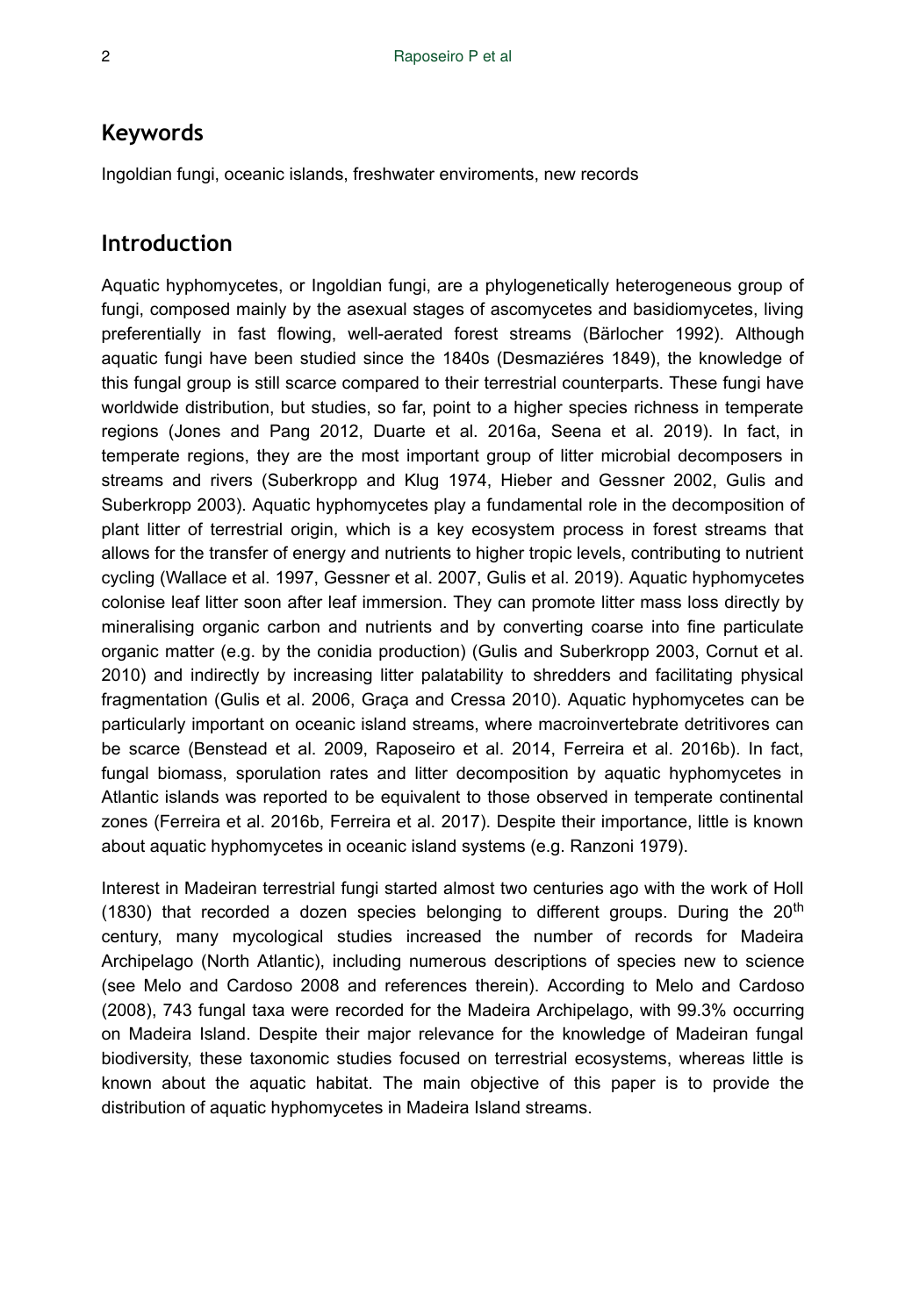#### **Study area**

Madeira Island is located 600 km off the Atlantic coast of North Africa (Fig. 1). It has an area of 742 km<sup>2</sup> and a *maximum* altitude of 1861 m (Pico Ruivo). Lying in the subtropical region, Madeira's climate is influenced by winds from NE and the Canary Islands current. The Island has a mild oceanic climate, both in winter and summer with mild temperatures ranging from 15.9°C in February up to 22.3°C in August (average annual temperature of 18.7°C), relative humidity between 55 and 75% and annual rainfall between 500 and 1,000 mm (Santos et al. 2004).



#### Figure 1. doi

Geographical location of the study stream sites. **a.** Madeira Archipelago in the Atlantic Ocean highlighted by a square; **b.** Madeira Island in the Madeira Archipelago; **c.** Studied stream sites.

Madeira Island comprises approximately 126 catchments and 200 streams (Marques 1994) ranging from 1st to 6th order. The radial drainage pattern of the watersheds is typical of oceanic islands as streams flow away from the island's mountainous central peaks (Hughes 2006). Madeira stream drainage networks are typically narrow and short with very steep, shallow channels often characterised by turbulent, torrential and seasonal flow. Substrates are predominantly coarse, comprising bedrock, boulders, cobbles and sand.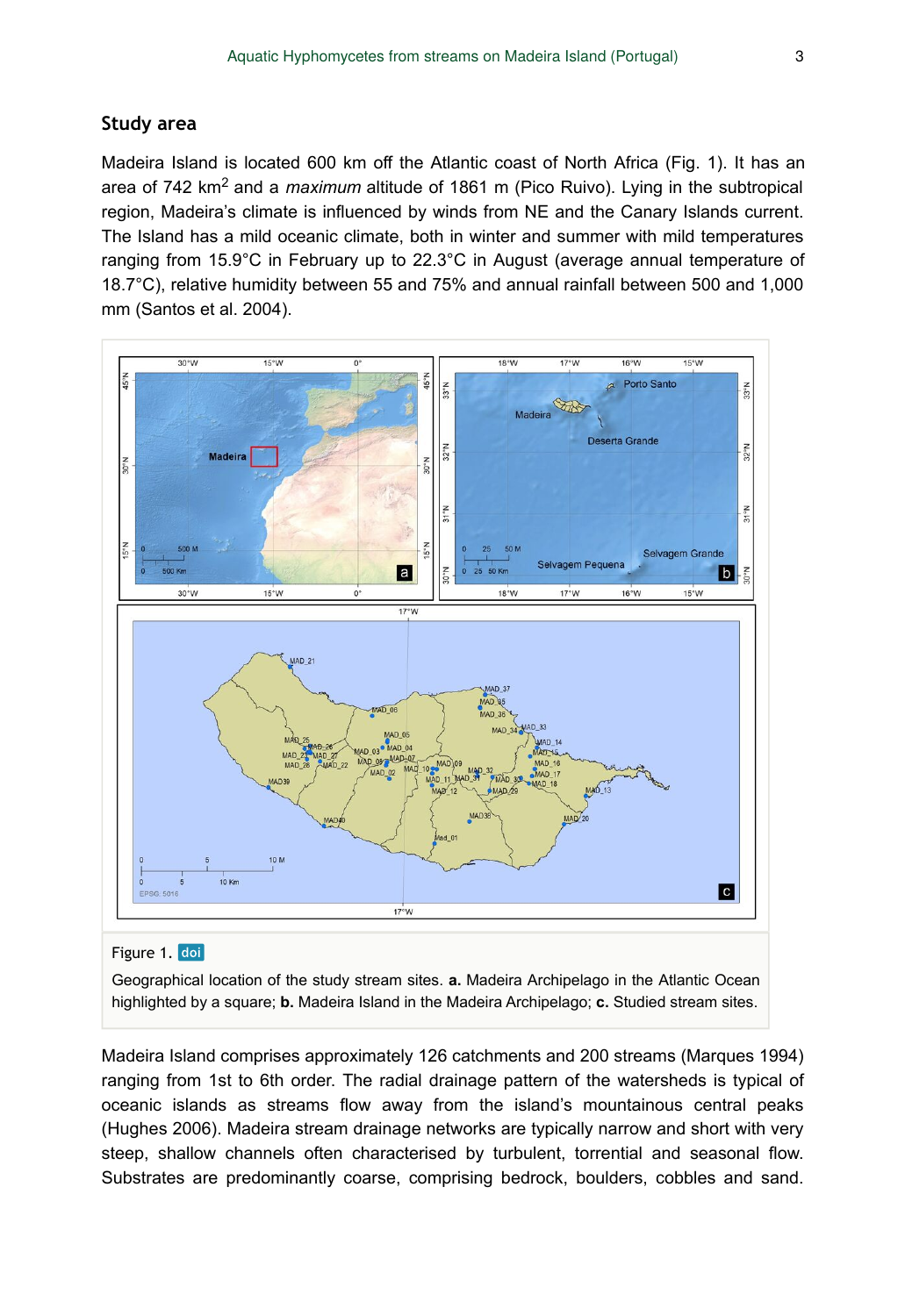Due to complex orography and the altitudinal span of the Island, the vegetation and land use are distributed along the altitudinal gradient. Forested areas (native laurel forest and commercial plantations) and less impacted areas occupy the higher reaches of most catchments, while agricultural and urban land uses characterise more accessible middle and lower lying areas. Other observed impacts include organic pollution, nutrient enrichment via diffuse pollution and physical disturbance (bank reinforcement or modification in the riparian corridor).

# **Materials and methods**

Water columns were sampled for conidia of aquatic hyphomycetes from 40 sites (MAD1 – MAD40) distributed by 27 permanent streams (Suppl. material 1) in the spring of 2015. At each site, 5 litres of stream water were filtered through cellulose nitrate filters (47 mm diameter, 8 µm pore size; Whatman GF/C, GE Healthcare Europe GmbH, Little Chalfont, U.K.) using an electrical vacuum pump. It was connected to a rubber tube that collected water just below the stream surface. The filters were stained with cotton blue in 60% lactic acid (0.05%) and stored in individual Petri dishes isolated with Parafilm tape. In the laboratory, filters were cut in half, mounted on slides and scanned with a compound microscope (Leica DM2500, Leica Microsystems CMS GmbH, Wetzlar, Germany) at 200× magnification. Conidia were identified (based on the morphological characters) and counted following Gulis et al. (2005) and taxonomical classification was performed according to Index Fungorum. The taxonomic list, presented below, is available also in Darwin Core compliant format (see Suppl. materials 3, 4and Raposeiro et al. 2020).

# **A checklist of Madeira aquatic hyphomycetes**

#### *Alatospora acuminata* **Ingold, Trans. Br. mycol. Soc. 25 (4): 384 (1942)**

**Distribution:** Cosmopolitan (Duarte et al. 2016a, Seena et al. 2019).

**Notes:** Madeira distribution: Streams in agricultural and natural areas at low to moderate altitude: Ribeira de São Vicente (MAD04); Ribeira do Juncal (MAD15); Ribeira do Faial (MAD16); Ribeira Primeira (MAD18); Ribeira de São Jorge (MAD37).

Habitat: Submerged leaf litter [e.g. *Acer rubrum* L., *Alnus glutinosa* (L.) Gaertn., *Clethra arborea* Aiton, *Quercus robur* L., *Pittosporum undulatum* Vent., *Rhododendron maximum* L. (Gulis and Suberkropp 2003, Ferreira et al. 2006b, Ferreira et al. 2016b)].

## *Anguillospora crassa* **Ingold, Trans. Br. mycol. Soc. 41 (3): 367 (1958)**

**Distribution:** Cosmopolitan (Duarte et al. 2016a).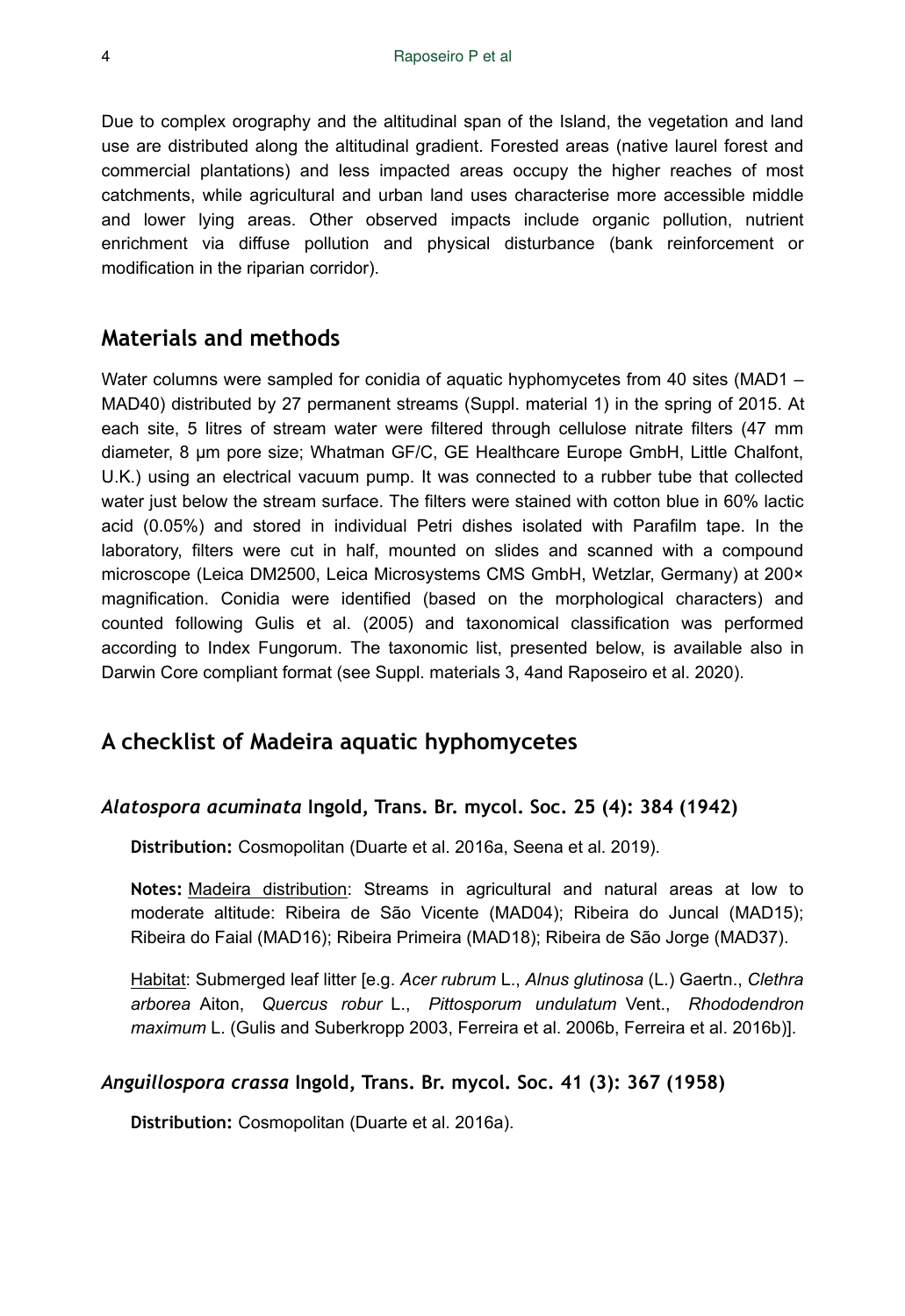**Notes:** Madeira distribution: Streams in agricultural and natural areas at low to high altitude: Ribeira Brava (MAD08); Ribeira do Juncal (MAD15); Ribeira Primeira (MAD18); Ribeira do Alecrim (MAD22); Ribeira de São Roque do Faial (MAD33).

Habitat: Submerged leaf litter and wood veneers [e.g. *Acacia melanoxylon* R. Br., *Alnus glutinosa, Clethra arborea, Quercus robur, Ochroma pyramidale* (Cav.ex Lam.) Urb.- (Ferreira et al. 2006b, Ferreira et al. 2016b)].

## *Aquanectria submersa* **(H.J. Huds.) L. Lombard & Crous, in Lombard, van der Merwe, Groenewald & Crous, Stud. Mycol. 80: 207 (2015)**

**Distribution:** Cosmopolitan (Duarte et al. 2016a).

**Notes:** Madeira distribution: Stream in agricultural and natural areas at low to moderate altitude: Ribeira de São Vicente (MAD04); Ribeira Brava (MAD07); Ribeira do Juncal (MAD14, MAD15); Ribeira do Faial (MAD16); Ribeira da Janela (MAD21); Ribeira de São Roque do Faial (MAD33); Ribeira dos Arcos (MAD36); Ribeira de São Jorge (MAD17); Ribeira da Fonte do Bugio (MAD39).

Habitat: Submerged leaf litter [e.g. *Alnus glutinosa*, *Eucalyptus globulus* (Duarte et al. 2006, Gonçalves et al. 2007)]

#### *Articulospora tetracladia* **Ingold, Trans. Br. mycol. Soc. 25 (4): 376 (1942)**

**Distribution:** Cosmopolitan (Duarte et al. 2016a) and Madeira (Seena et al. 2012).

**Notes:** Madeira distribution: Streams in urban, agricultural and natural areas at low to high altitude: Ribeira dos Socorridos (MAD01, MAD09); Ribeira Brava (MAD02, MAD07, MAD08); Ribeira da Vargem (MAD03); Ribeira Grande (MAD05, MAD06); Ribeira da Gomeira (MAD10); Corgo da Ribeira de Anéis (MAD11); Ribeira do Juncal (MAD15); Ribeira do Faial (MAD16); Ribeira Primeira (MAD18); Ribeira do Machico (MAD19); Ribeira da Janela (MAD21, MAD24, MAD26, MAD27); Ribeira do Alecrim (MAD22, MAD28); Ribeira dos Cedros (MAD25); Ribeiro Frio (MAD29); Ribeira do Córrego do Arrochete (MAD30); Ribeira das Lajes (MAD32); Ribeira de São Roque do Faial (MAD33); Ribeira Seca (MAD34); Ribeira dos Arcos (MAD36); Ribeira de São Jorge (MAD37); Ribeira de Santa Luzia (MAD38).

Habitat: Submerged leaf litter [e.g. *Acer rubrum*, *Alnus glutinosa*, *Cryptomeria japonica* D. Don, *Ilex perado* Aiton, *Quercus robur*, *Pittosporum undulatum*, *Rhododendron maximum* (Gulis and Suberkropp 2003, Ferreira et al. 2006b, Ferreira et al. 2016b, Ferreira et al. 2017].

## *Campylospora chaetocladia* **Ranzoni, Farlowia 4(3): 373 (1953)**

**Distribution:** Cosmopolitan (Duarte et al. 2016a).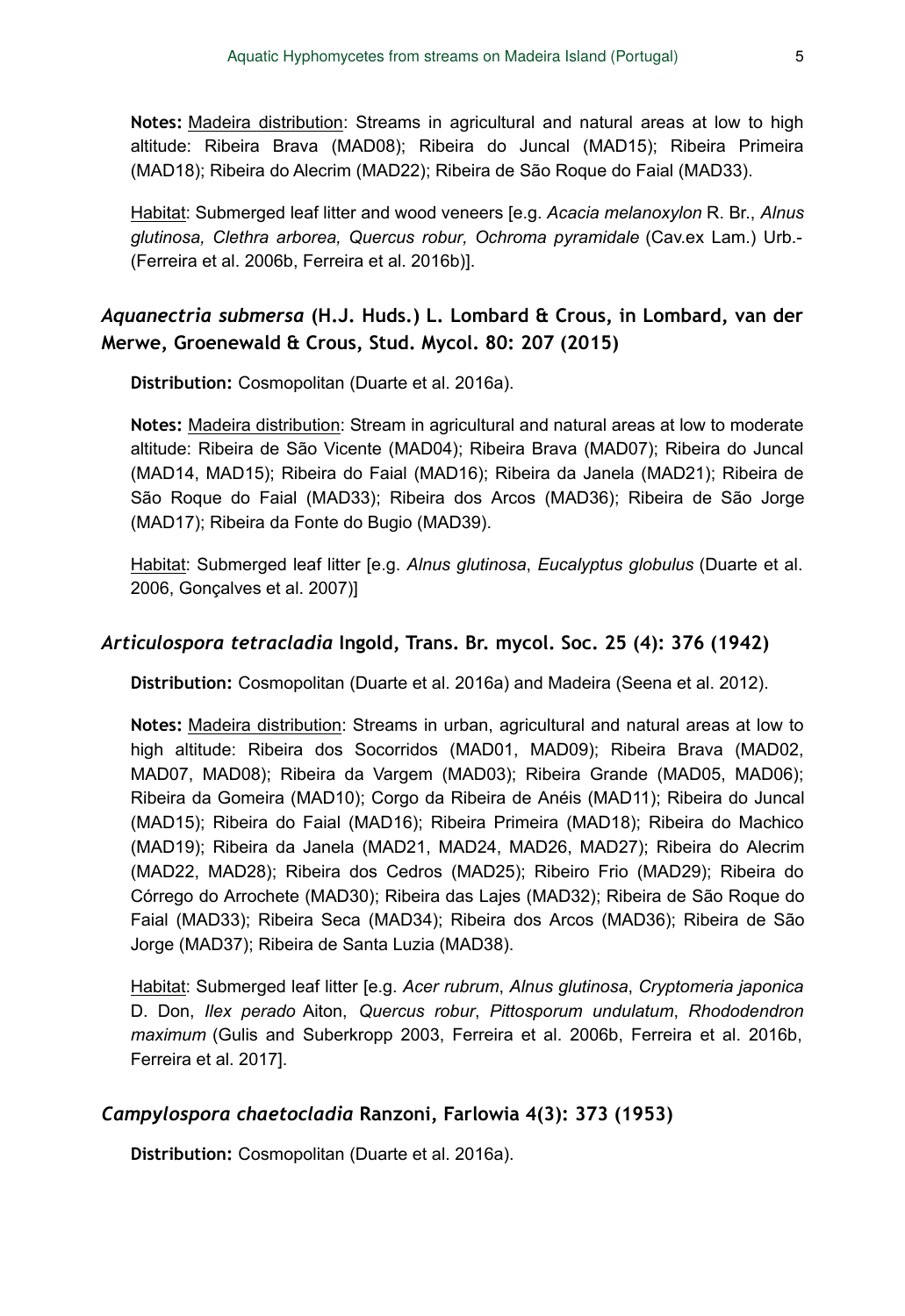**Notes:** Madeira distribution: Streams in urban, agricultural and natural areas at low to high altitude: Ribeira Brava (MAD02, MAD08); Ribeira de São Vicente (MAD04); Ribeira Grande (MAD05, MAD06); Ribeira da Gomeira (MAD10); Ribeira do Machico (MAD13); Ribeira do Juncal (MAD15); Ribeira da Janela (MAD21, MAD26); Ribeira de São Roque do Faial (MAD33); Ribeira Seca (MAD34); Ribeira dos Arcos (MAD36); Ribeira de São Jorge (MAD37); Ribeira de Santa Luzia (MAD38); Ribeira da Ponta do Sol (MAD 40).

Habitat: Submerged leaf litter [e.g. *Acacia melanoxylon*, *Clethra arborea, Pittosporum undulatum* (Ferreira et al. 2016b)].

#### *Clavariopsis aquatica* **De Wild., Ann. Soc. Belge Microscop. 19: 201 (1895)**

**Distribution:** Cosmopolitan (Duarte et al. 2016a, Seena et al. 2019).

**Notes:** Madeira distribution: Streams in urban, agricultural and natural areas at low to high altitude: Ribeira dos Socorridos (MAD01, MAD09); Ribeira Brava (MAD02, MAD07, MAD08); Ribeira da Vargem (MAD03); Ribeira de São Vicente (MAD04); Ribeira Grande (MAD05); Ribeira da Gomeira (MAD10); Corgo da Ribeira de Anéis (MAD11); Ribeira do Cidrão (MAD12); Ribeira do Juncal (MAD15); Ribeira do Faial (MAD16); Ribeira do Machico (MAD17); Ribeira da Janela (MAD21, MAD24, MAD26, MAD27); Ribeira dos Cedros (MAD25); Ribeira do Alecrim (MAD28); Ribeira do Córrego do Arrochete (MAD30); Ribeira da Metade (MAD31); Ribeira das Lajes (MAD32); Ribeira de São Roque do Faial (MAD33); Ribeira Seca (MAD34); Ribeira de São Jorge (MAD35, MAD37); Ribeira dos Arcos (MAD36); Ribeira de Santa Luzia (MAD38); Ribeira da Ponta do Sol (MAD 40).

Habitat: Submerged leaf litter and wood veneers [e.g. *Acacia melanoxylon*, *Alnus glutinosa*, *Clethra arborea*, *Cryptomeria japonica, Quercus robur, Ochroma pyramidale* (Ferreira et al. 2006b, Ferreira et al. 2016b)].

## *Clavatospora longibrachiata* **(Ingold) Sv. Nilsson ex Marvanová & Sv. Nilsson, Trans. Br. mycol. Soc. 57 (3): 531 (1971)**

**Distribution:** Cosmopolitan (Duarte et al. 2016a, Seena et al. 2019)

**Notes:** Madeira distribution: Streams in agricultural and natural areas at low to high altitude: Ribeira de São Vicente (MAD04); Ribeira Brava (MAD07); Ribeira dos Socorridos (MAD09); Ribeira do Machico (MAD17); Ribeira Primeira (MAD18); Ribeira do Alecrim (MAD22); Ribeira dos Cedros (MAD25); Ribeira da Janela (MAD26); Ribeira do Córrego do Arrochete (MAD30).

Habitat: Submerged leaf litter [e.g. *Alnus glutinosa*, *Clethra arborea*, *Quercus robur* (Ferreira et al. 2006a, Ferreira et al. 2016b)].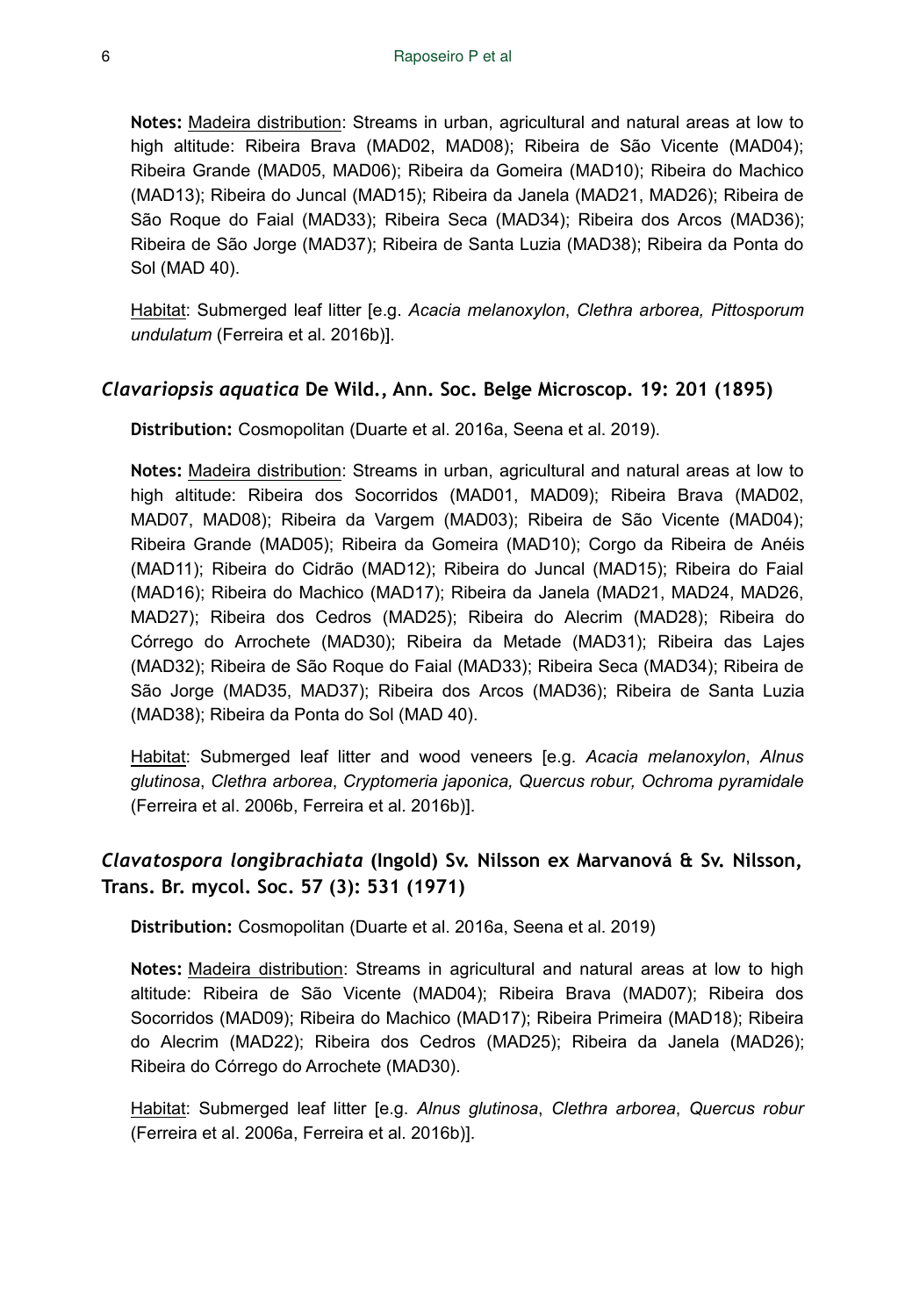## *Fontanospora eccentrica* **(R.H. Petersen) Dyko, Trans. Br. mycol. Soc. 70 (3): 412 (1978)**

**Distribution:** Cosmopolitan (Duarte et al. 2016a).

**Notes:** Madeira distribution: Streams in natural areas at low to high altitude: Ribeira Brava (MAD07); Corgo da Ribeira de Anéis (MAD11); Ribeira do Córrego do Arrochete (MAD30); Ribeira de São Jorge (MAD37).

Habitat: Submerged leaf litter [e.g. *Ilex perado* (Ferreira et al. 2017)].

## *Geniculospora inflata* **(Ingold) Sv. Nilsson ex Marvanová & Sv. Nilsson, Trans. Br. mycol. Soc. 57 (3): 532 (1971)**

**Distribution:** Cosmopolitan (Duarte et al. 2016a).

**Notes:** Madeira distribution: Streams in natural areas at high altitude: Ribeira da Janela (MAD24, MAD26); Ribeira do Córrego do Arrochete (MAD30).

Habitat: Submerged leaf litter [e.g. *Alnus glutinosa* (Menéndez et al. 2012)].

#### *Lemonniera aquatica* **De Wild., Ann. Soc. Belge Microscop. 18: 147 (1894)**

**Distribution:** Cosmopolitan (Duarte et al. 2016a).

**Notes:** Madeira distribution: Streams in urban, agricultural and natural areas at low to high altitude: Ribeira dos Socorridos (MAD01, MAD09); Ribeira Grande (MAD05); Ribeira Brava (MAD07); Ribeira da Gomeira (MAD10); Ribeira do Juncal (MAD15); Ribeira do Faial (MAD16); Ribeira do Machico (MAD17, MAD19); Ribeira Primeira (MAD18); Ribeira da Janela (MAD24, MAD26, MAD27); Ribeira dos Cedros (MAD25); Ribeira do Alecrim (MAD28); Ribeira do Córrego do Arrochete (MAD30); Ribeira da Metade (MAD31); Ribeira das Lajes (MAD32); Ribeira dos Arcos (MAD36); Ribeira de São Jorge (MAD37); Ribeira de Santa Luzia (MAD38); Ribeira da Ponta do Sol (MAD 40).

Habitat: Submerged leaf litter and wood [e.g. *Acacia melanoxylon*, *Alnus glutinosa*, *Clethra arborea*, *Ilex perado, Ochroma pyramidale*, *Pittosporum undulatum* (Ferreira et al. 2006b, Ferreira et al. 2016b, Ferreira et al. 2017)].

#### **Genus** *Lemonniera sp.* **De Wild., Ann. Soc. Belge Microscop. 18: 143 (1894)**

**Notes:** Madeira distribution: Streams in natural areas at moderate altitude: Ribeira do Córrego do Arrochete (MAD30).

Habitat: Submerged leaf litter [e.g. *Ilex perado* (Ferreira et al. 2017)].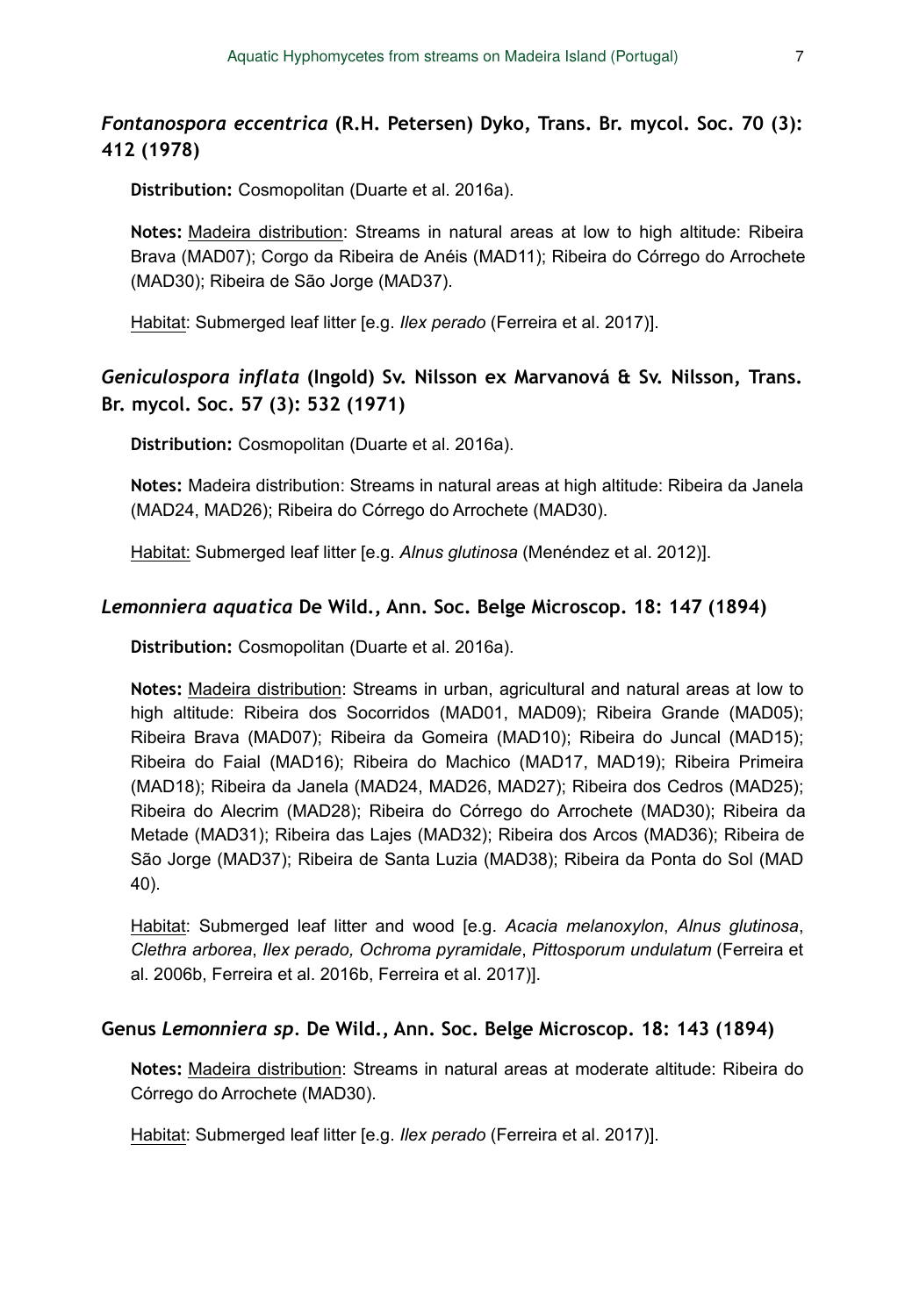#### *Lunulospora curvula* **Ingold, Trans. Br. mycol. Soc. 25 (4): 209 (1942)**

**Distribution:** Cosmopolitan (Duarte et al. 2016a, Seena et al. 2019).

**Notes:** Madeira distribution: Streams in urban, agricultural and natural areas at low to high altitude: Ribeira dos Socorridos (MAD01, MAD09); Ribeira Brava (MAD02, MAD07, MAD08); Ribeira da Vargem (MAD03); Ribeira de São Vicente (MAD04); Ribeira Grande (MAD05, MAD06); Ribeira da Gomeira (MAD10); Corgo da Ribeira de Anéis (MAD11); Ribeira do Cidrão (MAD12); Ribeira do Juncal (MAD14, MAD15); Ribeira do Faial (MAD16); Ribeira do Machico (MAD17); Ribeira Primeira (MAD18); Ribeira de Santa Cruz (MAD20); Ribeira da Janela (MAD21, MAD23, MAD24, MAD26); Ribeira dos Cedros (MAD25); Ribeira do Alecrim (MAD28); Ribeira da Metade (MAD31); Ribeira das Lajes (MAD32); Ribeira de São Roque do Faial (MAD33); Ribeira Seca (MAD34); Ribeira de São Jorge (MAD35, MAD37); Ribeira dos Arcos (MAD36); Ribeira de Santa Luzia (MAD38); Ribeira da Fonte do Bugio (MAD39); Ribeira da Ponta do Sol (MAD 40).

Habitat: Submerged leaf litter [e.g. *Acer rubrum*, *Alnus glutinosa*, *Eucalyptus globulus*, *Quercus robur*, *Rhododendron maximum* (Gulis and Suberkropp 2003, Ferreira et al. 2006b, Gonçalves et al. 2007)].

## *Mycofalcella calcarata* **Marvanová, Om-Kalth. & J. Webster, Nova Hedwigia 56 (3-4): 402 (1993)**

**Distribution:** Cosmopolitian (Sales et al. 2015, Duarte et al. 2016a).

**Notes:** Madeira distribution: Streams in agricultural and natural areas at moderate altitude: Ribeira Brava (MAD02, MAD07, MAD08); Ribeira de São Vicente (MAD04); Ribeira Primeira (MAD18); Ribeiro Frio (MAD29).

Habitat: Submerged leaf litter [e.g. *Alnus glutinosa*, *Pittosporum undulatum, Quercus robur* (Cornut et al. 2010, Duarte et al. 2016b, Ferreira et al. 2016b)].

## *Neonectria lugdunensis* **(Sacc. & Therry) L. Lombard & Crous, in Lombard, van der Merwe, Groenewald & Crous, Phytopath. Mediterr. 53(3): 528 (2014)**

**Distribution:** Cosmopolitan (Duarte et al. 2016a).

**Notes:** Madeira distribution: Streams in urban, agricultural and natural areas at low to high altitude: Ribeira Brava (MAD02); Ribeira da Vargem (MAD03); Ribeira Brava (MAD07, MAD08); Ribeira dos Socorridos (MAD09); Ribeira do Juncal (MAD14, MAD15); Ribeira do Machico (MAD17); Ribeira Primeira (MAD18); Ribeira da Janela (MAD26, MAD27); Ribeira do Alecrim (MAD28); Ribeira do Córrego do Arrochete (MAD30).

Habitat: Submerged leaf litter [e.g. *Acacia melanoxylon*, *Acer rubrum*, *Clethra arborea*, *Cryptomeria japonica*, *Eucalyptus globulus* Labill., *Ilex perado, Pittosporum undulatum*,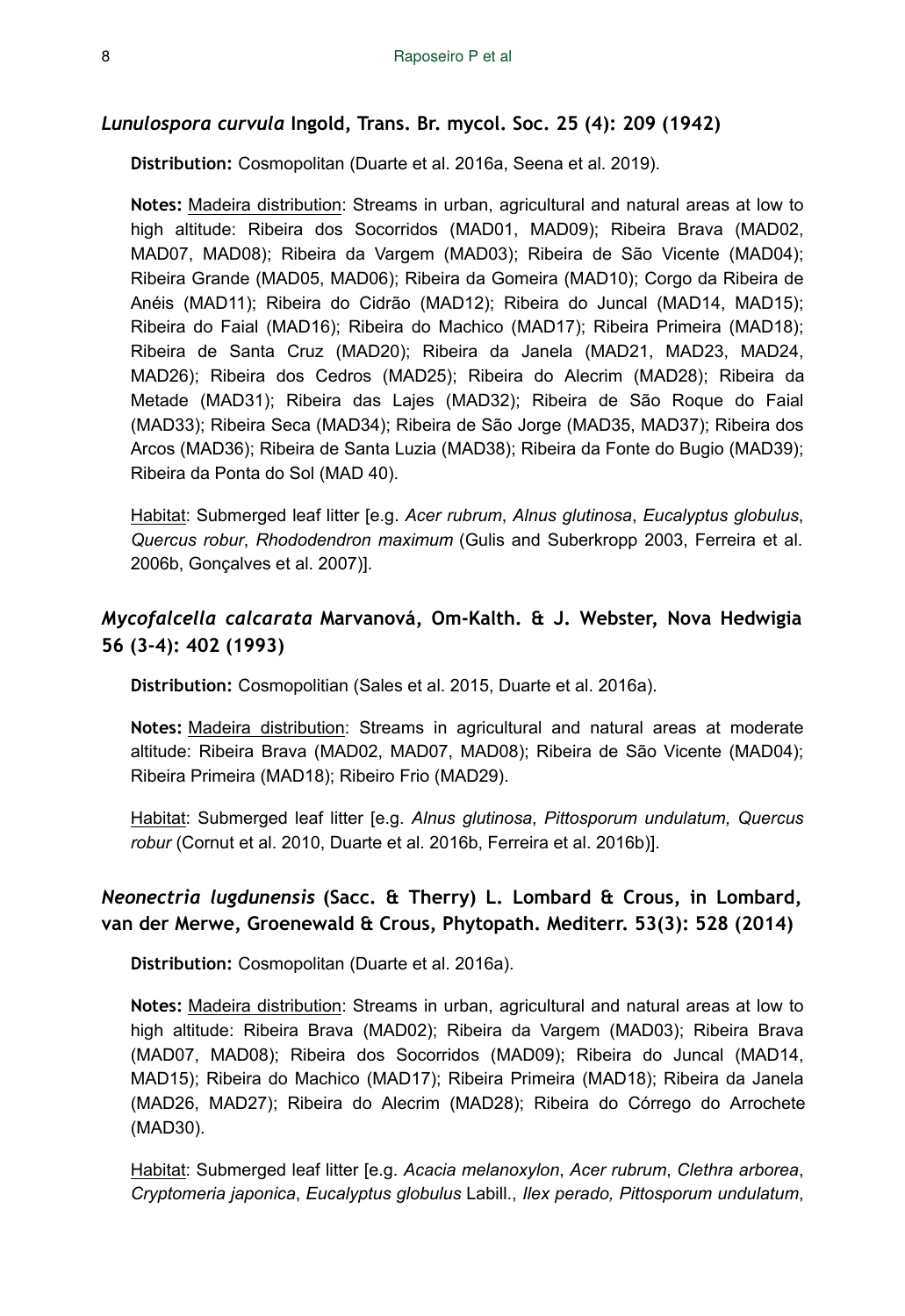*Rhododendron maximum* (Gulis and Suberkropp 2003, Ferreira et al. 2006b, Gonçalves et al. 2007, Ferreira et al. 2016a, Ferreira et al. 2017)].

#### *Tetrachaetum elegans* **Ingold, Trans. Br. mycol. Soc. 25 (4): 381 (1942)**

**Distribution:** Cosmopolitan (Duarte et al. 2016a).

**Notes:** Madeira distribution: Streams in urban, agricultural and natural areas at low to high altitude: Ribeira dos Socorridos (MAD01, MAD09); Ribeira de São Vicente (MAD04); Ribeira Brava (MAD07, MAD08); Ribeira do Cidrão (MAD12); Ribeira do Faial (MAD16); Ribeira do Machico (MAD17, MAD19); Ribeira Primeira (MAD18); Ribeira da Janela (MAD24, MAD26, MAD27); Ribeira dos Cedros (MAD25); Ribeira do Alecrim (MAD28); Ribeira do Córrego do Arrochete (MAD30); Ribeira da Metade (MAD31); Ribeira das Lajes (MAD32); Ribeira Seca (MAD34); Ribeira de Santa Luzia (MAD38).

Habitat: Submerged leaf litter [e.g. *Acacia melanoxylon*, *Acer rubrum*, *Alnus glutinosa*, *Clethra arborea*, *Cryptomeria japonica*, *Eucalyptus globulus*, *Ilex perado, Pittosporum undulatum*, *Quercus robur*, *Rhododendron maximum* (Gulis and Suberkropp 2003, Ferreira et al. 2006b, Gonçalves et al. 2007, Ferreira et al. 2016b, Ferreira et al. 2017)].

#### *Tetracladium furcatum* **Descals, Trans. Br. mycol. Soc. 80 (1): 70 (1983)**

**Distribution:** Cosmopolitan (Duarte et al. 2016a).

**Notes:** Madeira distribution: Streams in agricultural areas at low altitude: Ribeira dos Socorridos (MAD01); Ribeira de Santa Luzia (MAD38).

Habitat: Submerged leaf litter [e.g. *Alnus glutinosa* (Pascoal et al. 2005)].

## *Tetracladium marchalianum* **De Wild., Ann. Soc. Belge Microscop. 17: 39 (1893)**

**Distribution:** Cosmopolitan (Duarte et al. 2016a).

**Notes:** Madeira distribution: Streams in urban, agricultural and natural areas at low to high altitude: Ribeira dos Socorridos (MAD01, MAD09); Ribeira Brava (MAD02, MAD07, MAD08); Ribeira da Vargem (MAD03); Ribeira de São Vicente (MAD04); Ribeira Grande (MAD05, MAD06); Ribeira da Gomeira (MAD10); Corgo da Ribeira de Anéis (MAD11); Ribeira do Cidrão (MAD12); Ribeira do Juncal (MAD14, MAD15); Ribeira do Alecrim (MAD22); Ribeira da Janela (MAD24, MAD26); Ribeira do Córrego do Arrochete (MAD30); Ribeira da Metade (MAD31); Ribeira das Lajes (MAD32); Ribeira de São Roque do Faial (MAD33); Ribeira Seca (MAD34); Ribeira dos Arcos (MAD36); Ribeira de São Jorge (MAD37); Ribeira de Santa Luzia (MAD38); Ribeira da Fonte do Bugio (MAD39); Ribeira da Ponta do Sol (MAD 40).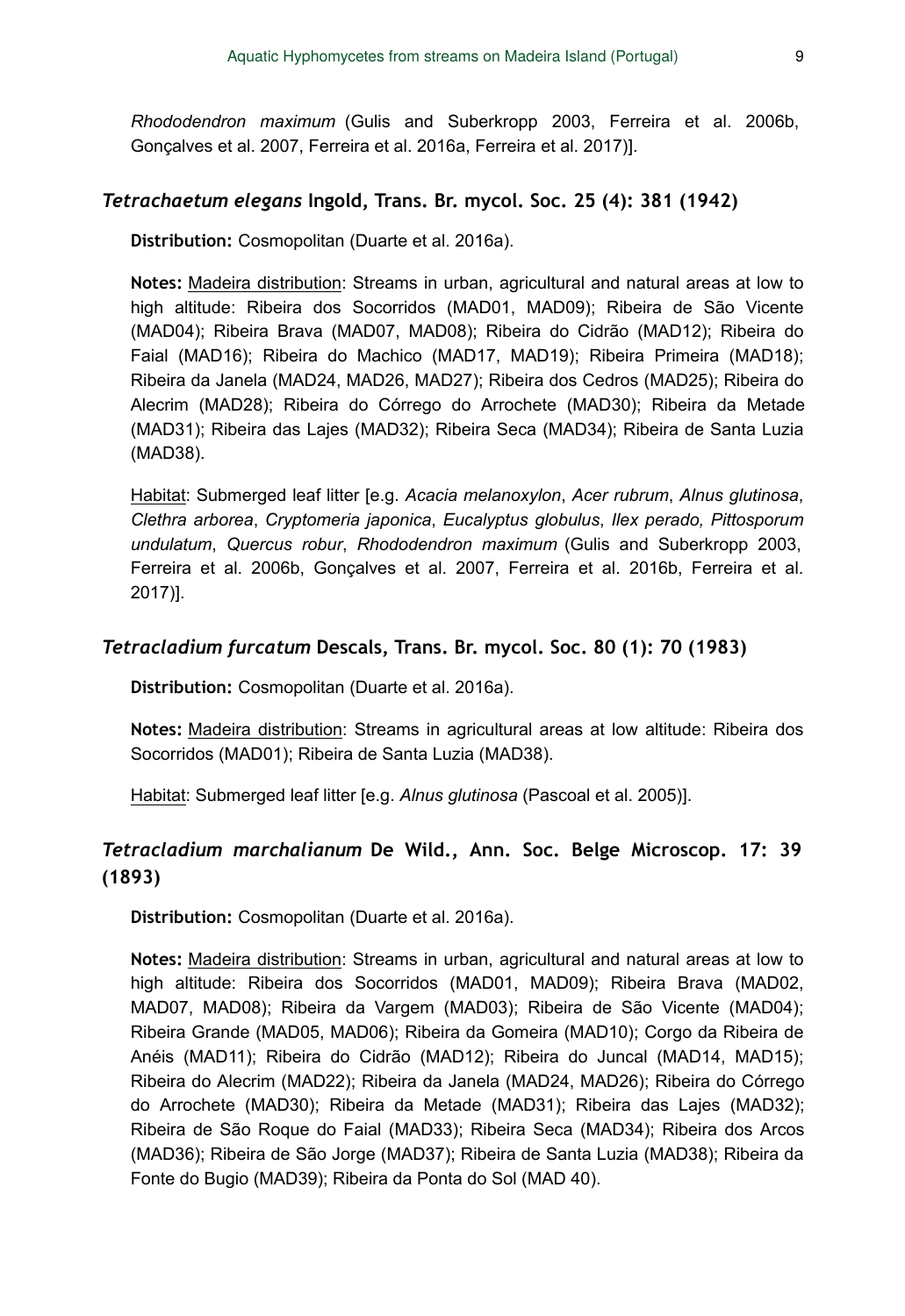Habitat: Submerged leaf litter [e.g. *Acacia melanoxylon*, *Eucalyptus globulus*, *Ilex perado, Pittosporum undulatum* (Gonçalves et al. 2007, Ferreira et al. 2016b, Ferreira et al. 2017)].

## *Tetracladium setigerum* **(Grove) Ingold, Trans. Br. mycol. Soc. 25(4): 371 (1942)**

**Distribution:** Cosmopolitan (Duarte et al. 2016a).

**Notes:** Madeira distribution: Streams in agricultural areas at low to moderate altitude: Ribeira dos Socorridos (MAD01); Ribeira Brava (MAD02); Ribeira do Juncal (MAD15).

Habitat: Submerged leaf litter [e.g. *Clethra arborea*, *Ilex perado* (Ferreira et al. 2016b, Ferreira et al. 2017)].

## *Tricladium chaetocladium* **Ingold, Trans. Br. mycol. Soc. 63(3): 624 (1974)**

**Distribution:** Cosmopolitan (Duarte et al. 2016a).

**Notes:** Madeira distribution: Streams in urban, agricultural and natural areas at low to high altitude: Ribeira dos Socorridos (MAD01); Ribeira de São Vicente (MAD04); Ribeira Grande (MAD05); Ribeira Brava (MAD07, MAD08); Ribeira do Cidrão (MAD12); Ribeira do Juncal (MAD14, MAD15); Ribeira do Faial (MAD16); Ribeira do Machico (MAD17); Ribeira Primeira (MAD18, MAD19); Ribeira da Janela (MAD24, MAD26); Ribeiro Frio (MAD29); Ribeira do Córrego do Arrochete (MAD30); Ribeira da Metade (MAD31); Ribeira das Lajes (MAD32); Ribeira de São Jorge (MAD35); Ribeira dos Arcos (MAD36).

Habitat: Submerged leaf litter [e.g. *Acacia melanoxylon*, *Acer rubrum*, *Alnus glutinosa*, *Clethra arborea*, *Cryptomeria japonica*, *Ilex perado, Pittosporum undulatum*, *Quercus robur*, *Rhododendron maximum* (Gulis and Suberkropp 2003, Ferreira et al. 2006b, Ferreira et al. 2016b, Ferreira et al. 2017)].

## *Triscelophorus acuminatus* **Nawawi, Trans. Br. mycol. Soc. 64 (2): 346 (1975)**

**Distribution:** Cosmopolitan (Duarte et al. 2016a).

**Notes:** Madeira distribution: Streams in agricultural and natural areas at low to moderate altitude: Ribeira dos Socorridos (MAD01); Ribeira Brava (MAD08); Ribeira do Juncal (MAD15); Ribeira do Faial (MAD16); Ribeira do Machico (MAD17); Ribeira Primeira (MAD18); Ribeira da Janela (MAD21); Ribeiro Frio (MAD29); Ribeira do Córrego do Arrochete (MAD30); Ribeira das Lajes (MAD32); Ribeira Seca (MAD34); Ribeira de São Jorge (MAD35); Ribeira dos Arcos (MAD36); Ribeira de Santa Luzia (MAD38).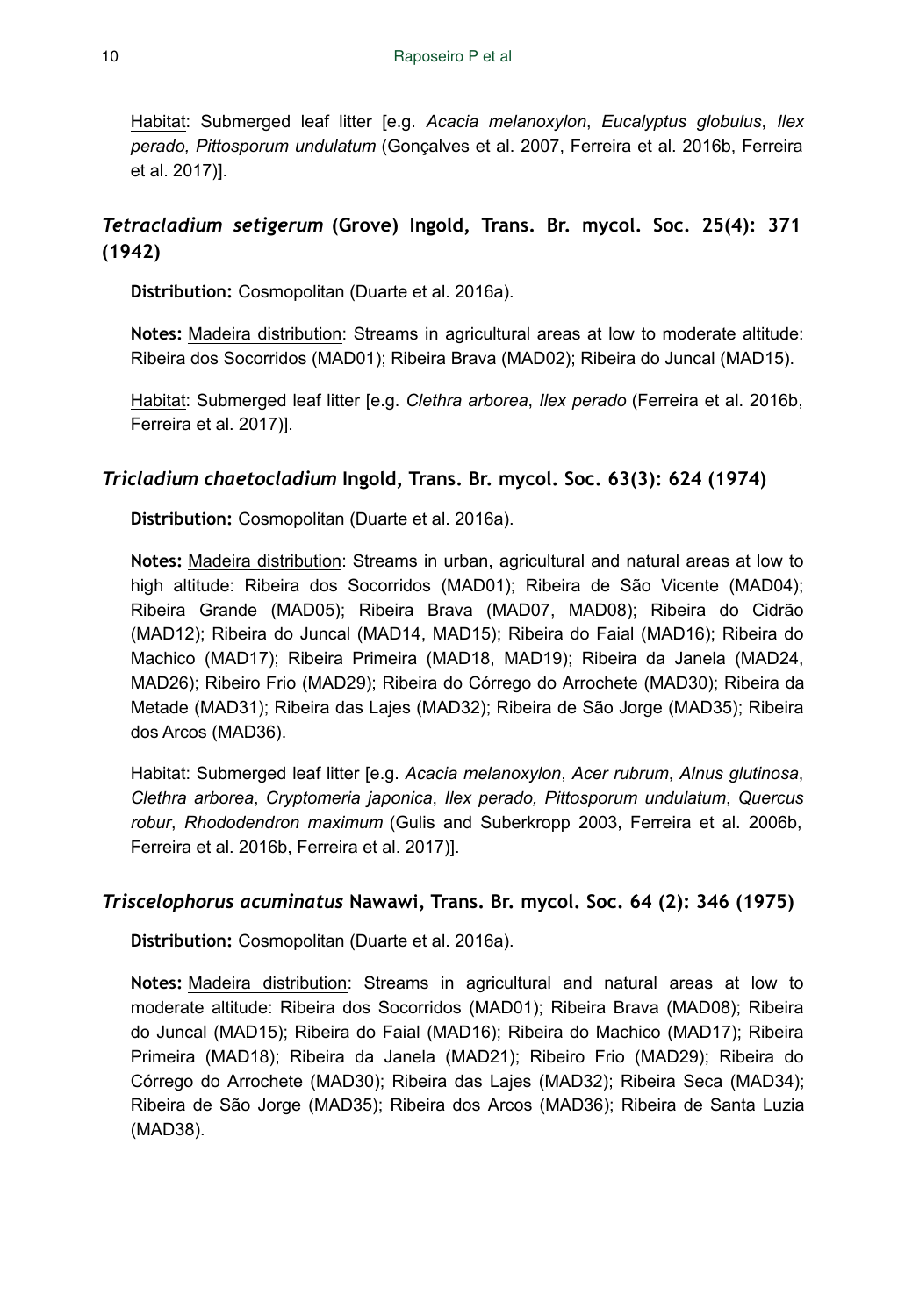Habitat: Submerged leaf litter [e.g. *Acacia melanoxylon*, *Alnus glutinosa*, *Clethra arborea*, *Ilex perado, Pittosporum undulatum*, *Quercus robur* (Ferreira et al. 2006b, Ferreira et al. 2016b, Ferreira et al. 2017].

#### *Triscelophorus monosporus* **Ingold, Trans. Br. mycol. Soc. 26(3-4): 152 (1943)**

**Distribution:** Cosmopolitan (Duarte et al. 2016a).

**Notes:** Madeira distribution: Streams in urban, agricultural and natural areas at low to high altitude: Ribeira dos Socorridos (MAD01); Ribeira Brava (MAD02, MAD07, MAD08); Ribeira de São Vicente (MAD04); Ribeira Grande (MAD05, MAD06); Ribeira da Gomeira (MAD10); Ribeira do Cidrão (MAD12); Ribeira do Juncal (MAD14, MAD15); Ribeira do Faial (MAD16); Ribeira do Machico (MAD17); Ribeira Primeira (MAD18); Ribeira da Janela (MAD21); Ribeira dos Cedros (MAD25); Ribeiro Frio (MAD29); Ribeira de São Roque do Faial (MAD33); Ribeira Seca (MAD34); Ribeira de São Jorge (MAD35, MAD37); Ribeira dos Arcos (MAD36); Ribeira de Santa Luzia (MAD38).

Habitat: Submerged leaf litter [e.g. *Acacia melanoxylon*, *Acer rubrum* L., *Alnus glutinosa*, *Clethra arborea*, *Eucalyptus globulus*, *Ilex perado, Pittosporum undulatum*, *Quercus robur*, *Rhododendron maximum* (Gulis and Suberkropp 2003, Ferreira et al. 2006a, Ferreira et al. 2006b, Gonçalves et al. 2007, Ferreira et al. 2016b, Ferreira et al. 2017)].

# **Analysis**

In the present study, we found a total of 21 aquatic hyphomycetes species, representing 17 genera in the phylum Ascomycota (Suppl. material 2). Amongst the fungal classes found in our study (Leotiomycetes, Sordariomycetes and Dothideomycetes), Leotiomycetes encompassed 43% of the taxa recorded. At the order level, the 21 ascomycetes were distributed by Helotiales (12 spp.), Hypocreales (2 spp.), Leotiales (1 sp.), Microascales (1 sp.), Sordariales (1 sp.) and Incertae sedis (4 spp.), according to Anderson and Marvanová 2020, Wijayawardene et al. 2020.

From the 21 species identified, none occurred in all 40 studied stream sites and only 8 taxa occurred in more than 50% of the stream sites: *Articulospora tetracladia*, *Clavariopsis aquatica*, *Lemonniera aquatica*, *Lunulospora curvula*, *Tetrachaetum elegans, Tetracladium marchalianum*, *Tricladium chaetocladium* and *Triscelophorus monosporus*, which were the most ubiquitous aquatic hyphomycetes in Madeira streams. Two taxa, *Lemonniera* sp. and *Tetracladium furcatum*, had a sporadic occurrence, being found at only one or two sampling sites. A *maximum* of 14 species was recorded in MAD15 and a minimum of one species in MAD13 and MAD20, with a mean richness of eight species per stream site. Higher altitude stream sites (> 800 m a.s.l.) in natural areas, such as MAD07, MAD08, MAD24 and MAD26, displayed higher taxa richness  $(11.0 \pm 0.9, \text{mean } \pm \text{SE})$ , compared with coastal (< 25 m a.s.l.) and urban stream sites, such as MAD13, MAD20, MAD32,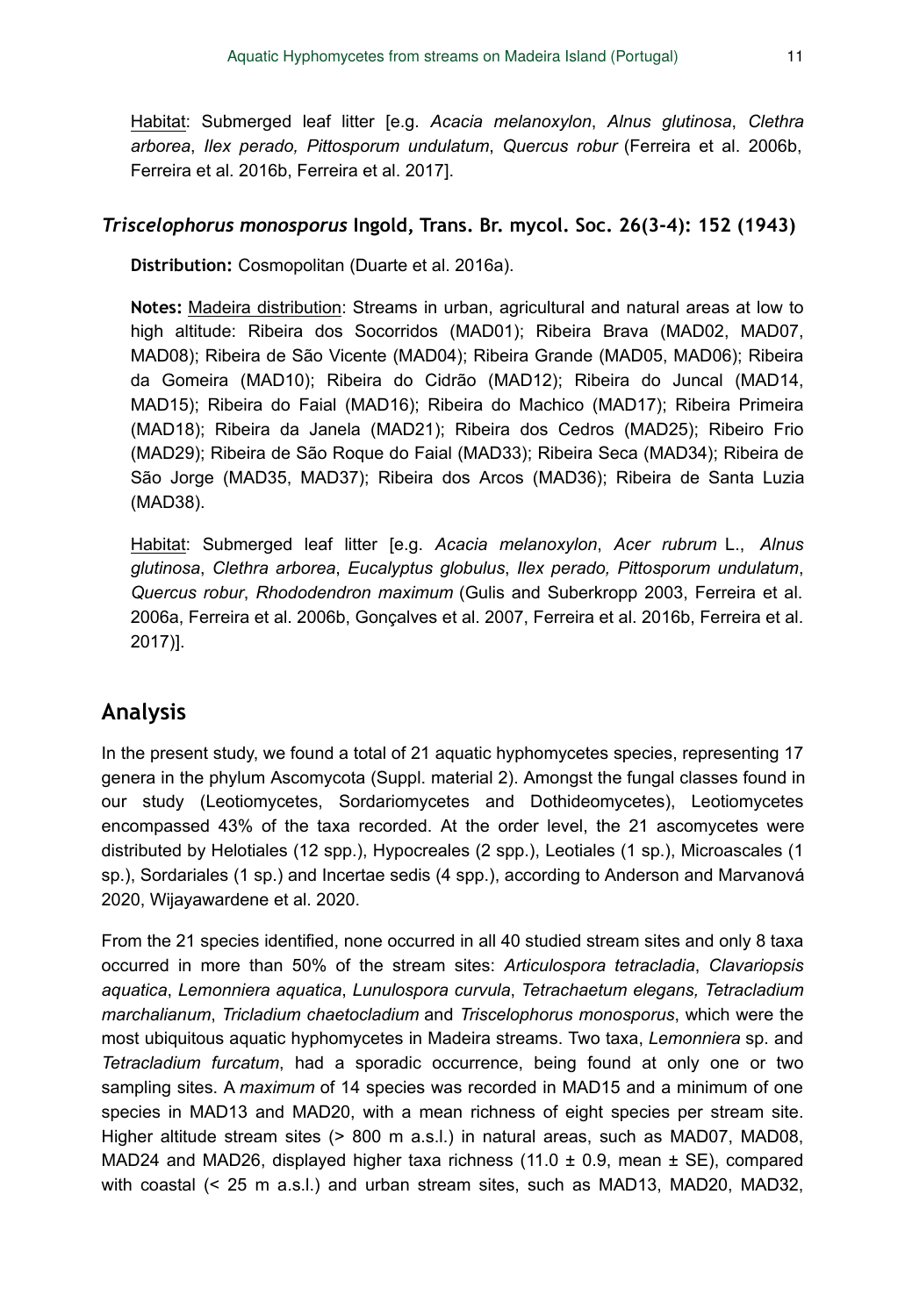MAD33, MAD37, MAD38, MAD39 and MAD40  $(5.8 \pm 1.2)$ . All species, with the exception of *Articulospora tetracladia* reported by Seena et al. (2012), were new records for Madeira Archipelago and the following section provides brief notes on the records with information on their wider distribution patterns and habitat.

## **Discussion**

Here we present the first study that explored the distribution of aquatic hyphomycetes in insular streams from Madeira Island. Twenty-one taxa are recorded for Madeira Island, which is lower than what is reported for the Azores archipelago (41 species; see Ferreira et al. 2016b, Ferreira et al. 2017, Balibrea et al. 2020). However, these numbers cannot be used to draw conclusions about aquatic hyphomycetes species richness in each archipelago since sampling has used different approaches and has been limited in both archipelagos: in Madeira, aquatic hyphomycetes were sampled on one occasion from water in a large number of streams spatially distributed to cover the entire island surface, while in the Azores, aquatic hyphomycetes have been sampled on multiple occasions from submerged litter in few streams in one of the nine islands (São Miguel) of the Archipelago. In this context, it is essential to increase the sampling effort for both archipelagos, as well as to survey multiple matrices (water, foam, different decomposing litter species and types) in order to find a greater diversity of aquatic hyphomycetes. To the best of our knowledge, no data of recorded species exist for the other Macaronesia archipelagos, such as Canary Islands and Cabo Verde Archipelago.

The aquatic hyphomycete assemblages of Madeira were composed mainly by ascomycetes with a cosmopolitan distribution (Duarte et al. 2016a, Seena et al. 2019) which are also known from other oceanic islands (Ranzoni 1979, Ferreira et al. 2016b, Ferreira et al. 2017,Balibrea et al. 2020). In fact, other studies (Fenchel 1993, Finlay and Clarke 1999, Finlay 2002, Finlay and Fenchel 2004) suggested the high capacity of dispersal of microorganisms with few geographical barriers when compared to macroorganisms, such as freshwater macroinvertebrates (Hughes et al. 1998, Hughes and Malmqvist 2005, Raposeiro et al. 2012). While at the global scale, most of the aquatic hyphomycetes species have a cosmopolitan distribution (although some level of endemism was observed in some studies; see Duarte et al. 2016a, Seena et al. 2019), at a local scale, their assemblages are strongly influenced by environmental factors that dominate over the spatial processes (Barlocher and Graça 2002, Gulis and Suberkropp 2003, Rajashekhar and Kaveriappa 2003, Heino et al. 2004, Ferreira et al. 2006a, Cornut et al. 2012, Ferreira et al. 2016a, Duarte et al. 2017), which can explain the differences in the distribution of aquatic hyphomycetes species observed in Madeira streams. This is in line with the hypothesis of Baas-Becking (1934), which claims that "everything is everywhere", but microbial assemblages are controlled by environmental factors. However, we must have in mind that the actual knowledge on the global distribution of aquatic hyphomycetes is biased to certain geographical areas where the sampling efforts have been concentrated (Duarte et al. 2016a).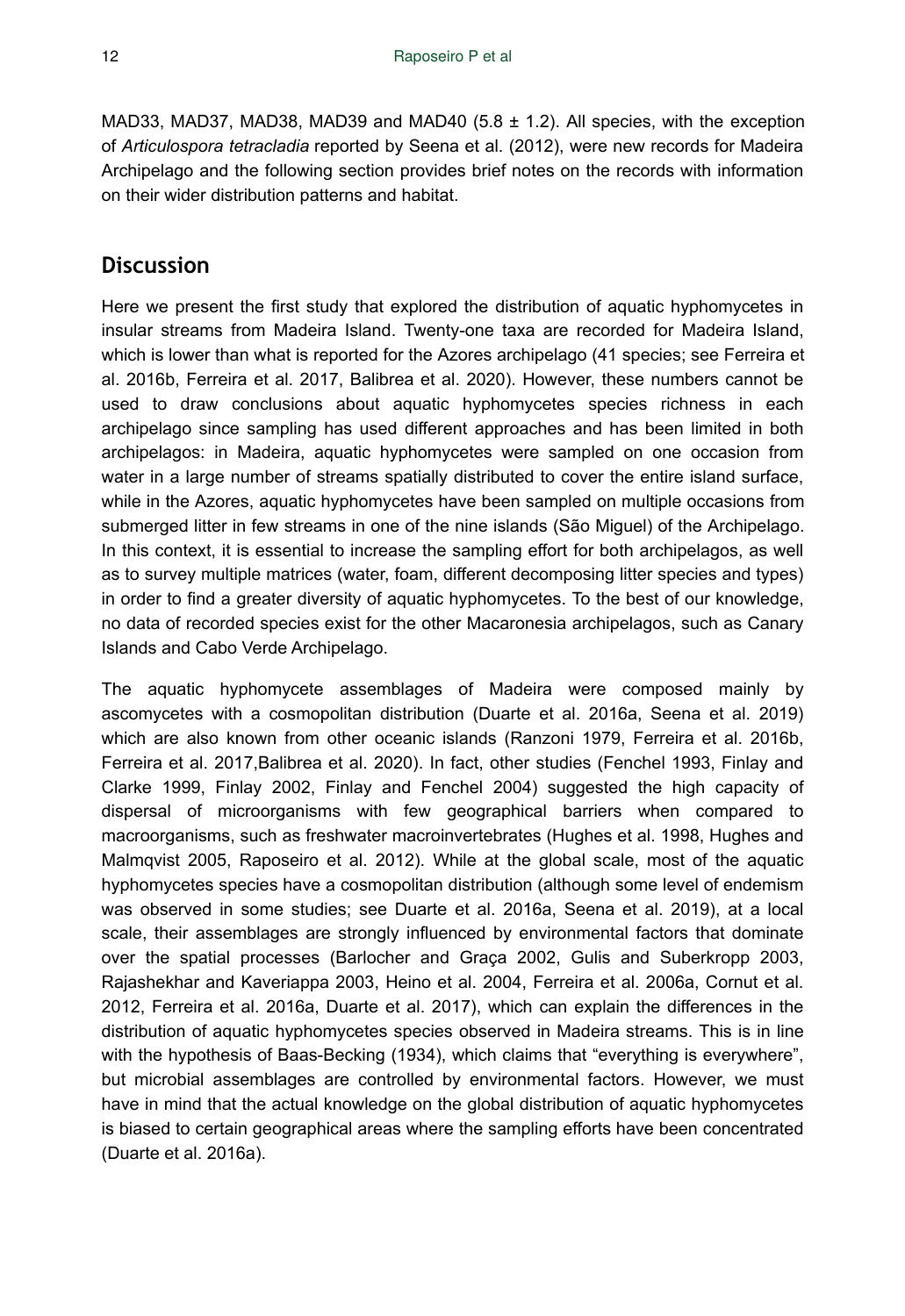To better understand the complexity of these unique insular streams, further research on taxonomy, population dynamics, litter decomposition, sensitivity to environmental conditions, amongst others, need to be carried out. Additionally, replication and larger datasets are required to better understand insular aquatic hyphomycete communities and how they response to environmental changes.

# **Acknowledgements**

This work was funded by FEDER – European Fund for Regional Development through the COMPETE – Operational Programme for Competitiveness Factors and by national funds through FCT – Foundation for Science and Technology under the UID/BIA/50027/2013 and POCI-01 0145-FEDER-006821. PMR and VF acknowledge the financial support from the FCT (DL57/2016/ ICETA/EEC2018/25 and IF/00129/2014, respectively). The field surveys comply with the current laws of Portugal. Thanks are also extended to six anonymous reviewers for their very useful comments on earlier versions of this manuscript.

# **Author contributions**

PMR and VG conceived the study and carried out the sampling campaign in Madeira Island. HF identified and counted the aquatic hyphomycetes conidia and VF supervised. PMR wrote the paper with inputs from all authors. All authors agree with the final version of the paper.

# **References**

- Anderson J, Marvanová L (2020) Broad geographical and ecological diversity from similar genomic toolkits in the ascomycete genus Tetracladium . bioRxiv 1-33. [https://](https://doi.org/10.1101/2020.04.06.027920) [doi.org/10.1101/2020.04.06.027920](https://doi.org/10.1101/2020.04.06.027920)
- Baas-Becking LG (1934) Geobiologie of inleiding tot de milieukunde. W.P. Van Stockum and Zoon, The Hague, Netherlands.
- Balibrea A, Ferreira V, Balibrea C, Gonçalves V, Raposeiro PM (2020) Contribution of macroinvertebrate shredders and aquatic hyphomycetes to litter decomposition in remote insular streams. Hydrobiologia <https://doi.org/10.1007/s10750-020-04259-1>
- Barlocher F, Graça MS (2002) Exotic riparian vegetation lowers fungal diversity but not leaf decomposition in Portuguese streams. Freshwater Biology 47 (6): 1123-1135. <https://doi.org/10.1046/j.1365-2427.2002.00836.x>
- Bärlocher F (1992) Research on Aquatic Hyphomycetes: historical background and overview. The Ecology of Aquatic Hyphomycetes 1-15. [https://doi.org/](https://doi.org/10.1007/978-3-642-76855-2_1) [10.1007/978-3-642-76855-2\\_1](https://doi.org/10.1007/978-3-642-76855-2_1)
- Benstead J, March J, Pringle C, Ewel K, Short J (2009) Biodiversity and ecosystem function in species-poor communities: community structure and leaf litter breakdown in a Pacific island stream. Journal of the North American Benthological Society 28 (2): 454‑465. <https://doi.org/10.1899/07-081.1>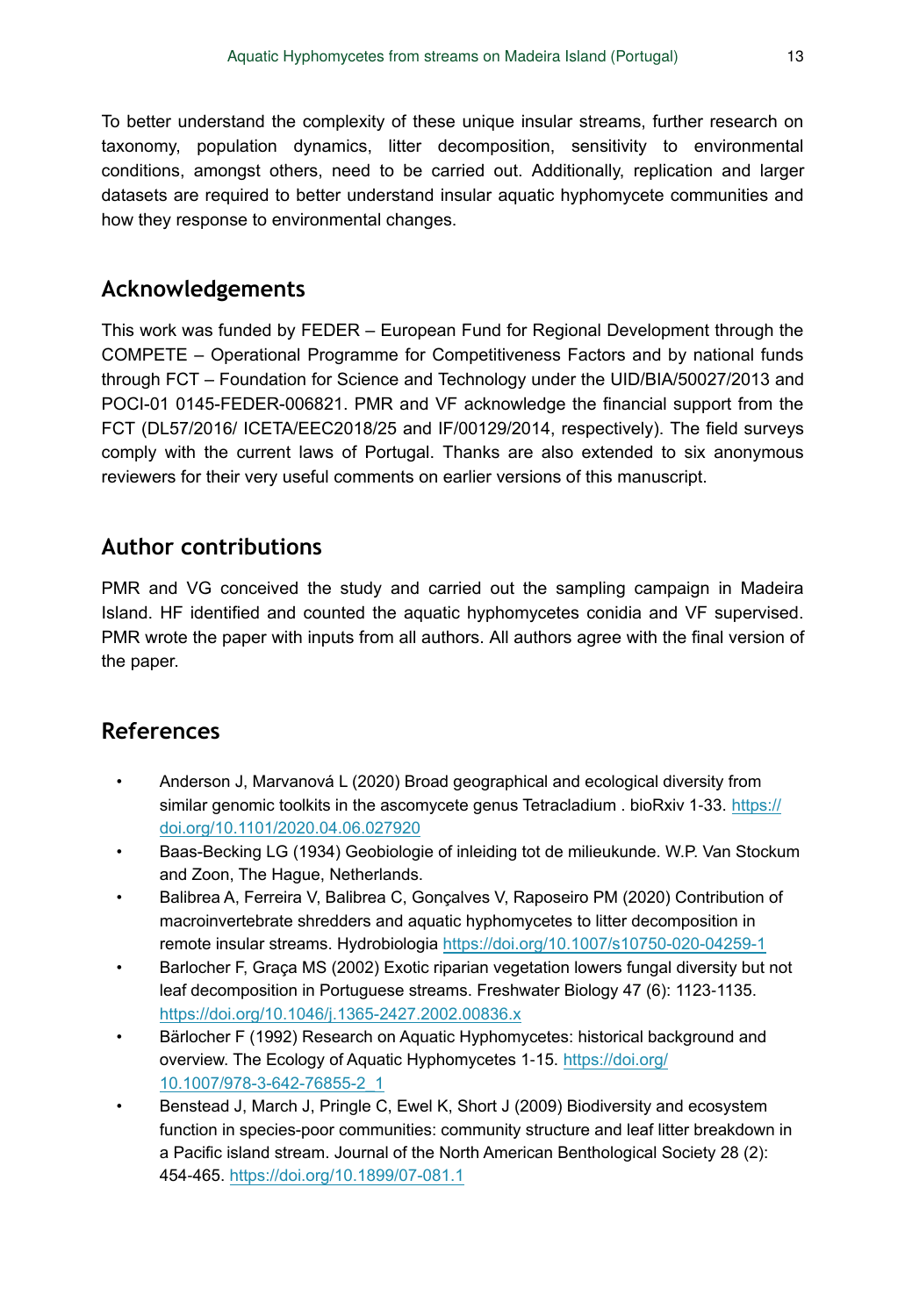- Cornut J, Elger A, Lambrigot D, Marmonier P, Chauvet E (2010) Early stages of leaf decomposition are mediated by aquatic fungi in the hyporheic zone of woodland streams. Freshwater Biology 55 (12): 2541‑2556. [https://doi.org/10.1111/j.](https://doi.org/10.1111/j.1365-2427.2010.02483.x) [1365-2427.2010.02483.x](https://doi.org/10.1111/j.1365-2427.2010.02483.x)
- Cornut J, Clivot H, Chauvet E, Elger A, Pagnout C, Guérold F (2012) Effect of acidification on leaf litter decomposition in benthic and hyporheic zones of woodland streams. Water Research 46 (19): 6430-6444. [https://doi.org/10.1016/j.watres.](https://doi.org/10.1016/j.watres.2012.09.023) [2012.09.023](https://doi.org/10.1016/j.watres.2012.09.023)
- Desmaziéres JBHJ (1849) Planates cryptogames de France. 2nd. Edition. Nº1778. NA, Lille.
- Duarte S, Pascoal C, Cássio F, Bärlocher F (2006) Aquatic hyphomycete diversity and identity affect leaf litter decomposition in microcosms. Oecologia 147 (4): 658-666. <https://doi.org/10.1007/s00442-005-0300-4>
- Duarte S, Bärlocher F, Pascoal C, Cássio F (2016a) Biogeography of aquatic hyphomycetes: current knowledge and future perspectives. Fungal Ecology 19: 169‑181. <https://doi.org/10.1016/j.funeco.2015.06.002>
- Duarte S, Cássio F, Ferreira V, Canhoto C, Pascoal C (2016b) Seasonal variability may affect microbial decomposers and leaf decomposition more than warming in streams. Microbial Ecology 72 (2): 263‑276. <https://doi.org/10.1007/s00248-016-0780-2>
- Duarte S, Cássio F, Pascoal C (2017) Environmental drivers are more important for structuring fungal decomposer communities than the geographic distance betweenstreams. Limnetica 36 (2): 491‑506.<https://doi.org/10.23818/limn.36.17>
- Fenchel T (1993) There are more small than large species? Oikos 68 (2): 375‑378. <https://doi.org/10.2307/3544855>
- Ferreira V, Gulis V, Graça MAS (2006a) Whole-stream nitrate addition affects litter decomposition and associated fungi but not invertebrates. Oecologia 149 (4): 718‑729. <https://doi.org/10.1007/s00442-006-0478-0>
- Ferreira V, Elosegi A, Gulis V, Pozo J (2006b) Eucalyptus plantations affect fungal communities associated with leaf-litter decomposition in Iberian streams. Archiv für Hydrobiologie 166 (4): 467‑490.<https://doi.org/10.1127/0003-9136/2006/0166-0467>
- Ferreira V, Castela J, Rosa P, Tonin AM, Boyero L, Graça MS (2016a) Aquatic hyphomycetes, benthic macroinvertebrates and leaf litter decomposition in streams naturally differing in riparian vegetation. Aquatic Ecology 50 (4): 711-725. [https://doi.org/](https://doi.org/10.1007/s10452-016-9588-x) [10.1007/s10452-016-9588-x](https://doi.org/10.1007/s10452-016-9588-x)
- Ferreira V, Raposeiro PM, Pereira A, Cruz A, Costa AC, Graça MA, Gonçalves V (2016b) Leaf litter decomposition in remote oceanic islands streams is driven by microbes and depends on litter quality and environmental conditions. Freshwater Biology 61: 783‑799.<https://doi.org/10.1111/fwb.12749>
- Ferreira V, Faustino H, Raposeiro P, Gonçalves V (2017) Replacement of native forests by conifer plantations affects fungal decomposer community structure but not litter decomposition in Atlantic island streams. Forest Ecology and Management 389: 323‑330. <https://doi.org/10.1016/j.foreco.2017.01.004>
- Finlay B (2002) Global dispersal of free-living microbial eukaryote species. Science 296 (5570): 1061‑1063. <https://doi.org/10.1126/science.1070710>
- Finlay BJ, Clarke KJ (1999) Ubiquitous dispersal of microbial species. Nature 400.
- Finlay BJ, Fenchel T (2004) Cosmopolitan metapopulations of free-living microbial eukaryotes. Protist 155 (2): 237‑244. <https://doi.org/10.1078/143446104774199619>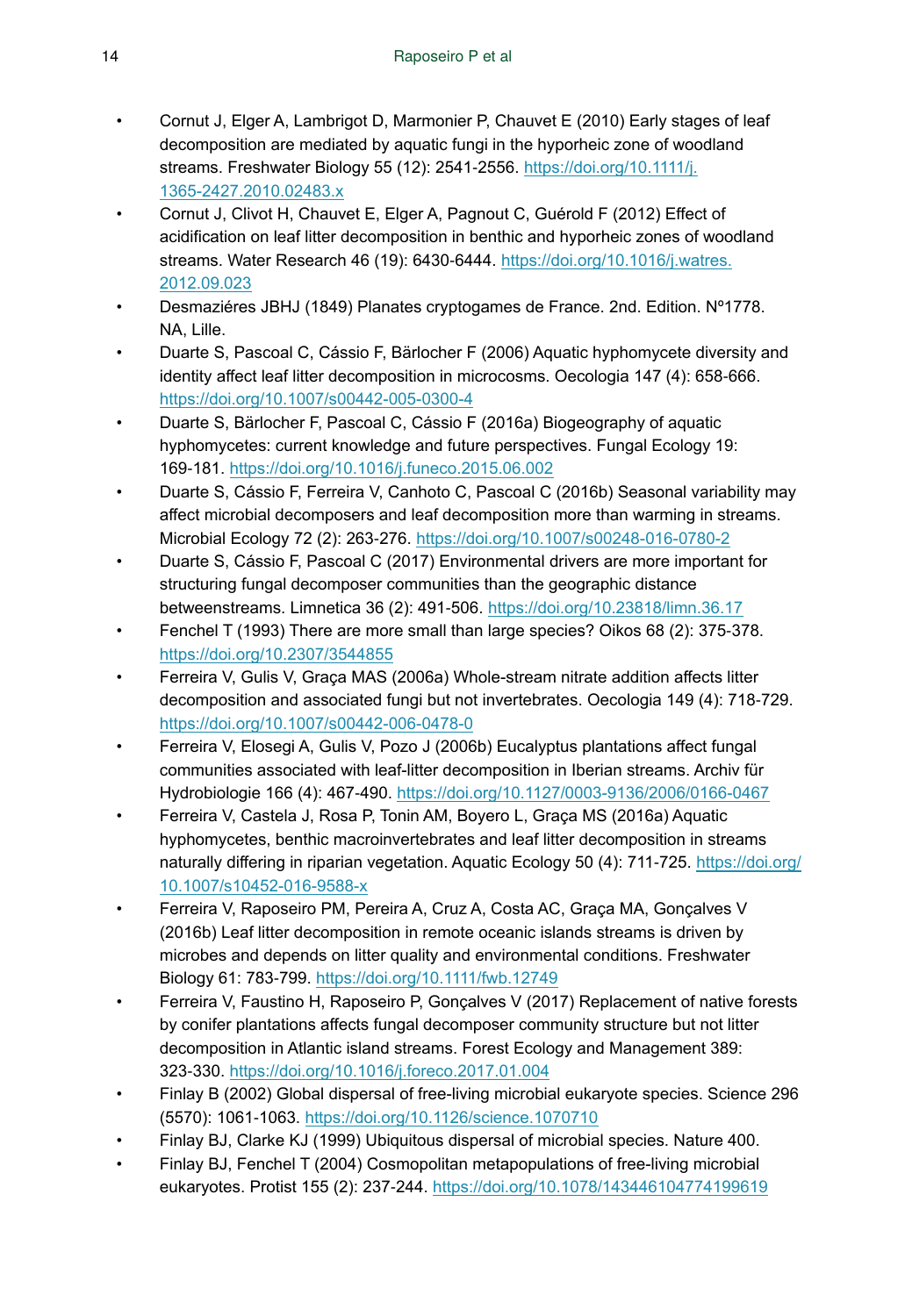- Gessner MO, Gulis V, Kuehn KA, Chauvet E, Suberkropp K (2007) Fungal decomposers of plant litter in aquatic ecosystems. In: Kubicek C, Druzhinina I (Eds) Environmental and microbial relationships. Springer Berlin Heidelberg, Berlin, Heidelberg, 23 pp. [ISBN 978-3-540-71840-6][. https://doi.org/](https://doi.org/10.1007/978-3-540-71840-6_17) [10.1007/978-3-540-71840-6\\_17](https://doi.org/10.1007/978-3-540-71840-6_17)
- Gonçalves AL, Gama AM, Ferreira V, Graça MAS, Canhoto C (2007) The breakdown of blue gum (*Eucalyptus globulus* Labill.) bark in a Portuguese stream. Fundamental and Applied Limnology / Archiv fur Hydrobiologie 168 (4): 307-315. [https://doi.org/](https://doi.org/10.1127/1863-9135/2007/0168-0307) [10.1127/1863-9135/2007/0168-0307](https://doi.org/10.1127/1863-9135/2007/0168-0307)
- Graça MS, Cressa C (2010) Leaf quality of some tropical and temperate tree species as food resource for stream shredders. International Review of Hydrobiology 95 (1): 27‑41. <https://doi.org/10.1002/iroh.200911173>
- Gulis V, Suberkropp K (2003) Leaf litter decomposition and microbial activity in nutrientenriched and unaltered reaches of a headwater stream. Freshwater Biology 48 (1): 123‑134. <https://doi.org/10.1046/j.1365-2427.2003.00985.x>
- Gulis V, Marvanová L, Descals E (2005) An illustrated key to the common temperate species of aquatic hyphomycetes . In: Graça MA, Bärlocher F, Gessner MO (Eds) Methods to study litter decomposition. Springer, Dordrecht.
- Gulis V, Ferreira V, Graça MAS (2006) Stimulation of leaf litter decomposition and associated fungi and invertebrates by moderate eutrophication: implications for stream assessment. Freshwater Biology 51 (9): 1655‑1669. [https://doi.org/10.1111/j.](https://doi.org/10.1111/j.1365-2427.2006.01615.x) [1365-2427.2006.01615.x](https://doi.org/10.1111/j.1365-2427.2006.01615.x)
- Gulis V, Su R, Kuehn K (2019) Fungal decomposers in freshwater environments. In: Hurst C (Ed.) The structure and function of aquatic microbial communities. Springer International Publishing, Cham, 34 pp. [ISBN 978-3-030-16775-2][. https://doi.org/](https://doi.org/10.1007/978-3-030-16775-2_5) [10.1007/978-3-030-16775-2\\_5](https://doi.org/10.1007/978-3-030-16775-2_5)
- Heino J, Louhi P, Muotka T (2004) Identifying the scales of variability in stream macroinvertebrate abundance, functional composition and assemblage structure. Freshwater Biology 49 (9): 1230‑1239. [https://doi.org/10.1111/j.](https://doi.org/10.1111/j.1365-2427.2004.01259.x) [1365-2427.2004.01259.x](https://doi.org/10.1111/j.1365-2427.2004.01259.x)
- Hieber M, Gessner M (2002) Contribution of stream detrivores, fungi, and bacteria to leaf breakdown based on biomass estimates. Ecology 83 (4): 1026-1038. [https://](https://doi.org/10.1890/0012-9658(2002)083%5B1026:COSDFA%5D2.0.CO;2) [doi.org/10.1890/0012-9658\(2002\)083\[1026:COSDFA\]2.0.CO;2](https://doi.org/10.1890/0012-9658(2002)083%5B1026:COSDFA%5D2.0.CO;2)
- Holl F (1830) Verzeichniss der auf der Insel Madeira beobachteten Pflanzen, nebst Beschreibung einiger neuen Arten. Flora oder Botanische Zeitung (Regensburg) 13 (24): 369‑392.
- Hughes SJ, Furse MT, Blackburn JH, Langton PH (1998) A checklist of Madeiran freshwater macroinvertebrates. Boletim do Museu Municipal do Funchal 50 (284): 5‑41.
- Hughes SJ, Malmqvist B (2005) Atlantic Island freshwater ecosystems: challenges and considerations following the EU Water Framework Directive. Hydrobiologia 544 (1): 289‑297. <https://doi.org/10.1007/s10750-005-1695-y>
- Hughes SJ (2006) Temporal and spatial distribution patterns of larval trichoptera in Madeiran streams. Hydrobiologia 553: 27‑41. [https://doi.org/10.1007/](https://doi.org/10.1007/s10750-005-0627-1) [s10750-005-0627-1](https://doi.org/10.1007/s10750-005-0627-1)
- Jones EBG, Pang K (2012) Tropical aquatic fungi . Biodiversity and Conservation 21 (9): 2403‑2423.<https://doi.org/10.1007/s10531-011-0198-6>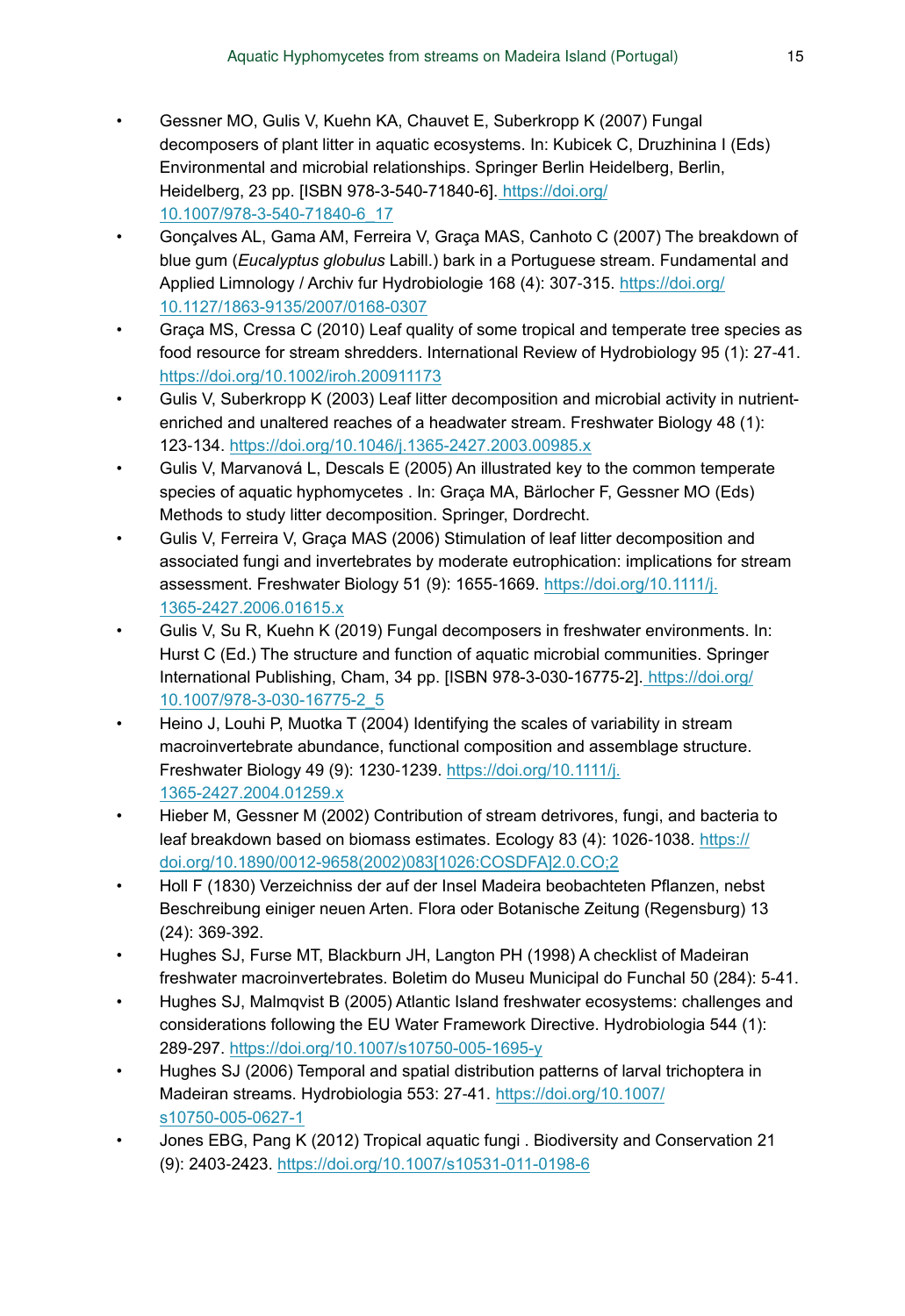- Marques Z (1994) Avaliação dos recursos hídricos superficiais da Ilha da Madeira (Fase1). 30/94. Laboratório Nacional de Engenharia Civil, Funchal.
- Melo I, Cardoso J (2008) The fungi (Fungi) of the Madeira and Selvagens archipelagos. In: Borges PA, Abreu C, Aguiar AM, Carvalho P, Fontinha S, Jardim R, Melo I, Oliveira P, Sérgio C, Serrano AR, Vieira P (Eds) Terrestrial and freshwater biodiversity of the Madeira and Selvagens archipelagos. Direcção Regional do Ambiente da Madeira and Universidade dos Açores, Funchal and Angra do Heroísmo, 13 pp.
- Menéndez M, Descals E, Riera T, Moya O (2012) Effect of small reservoirs on leaf litter decomposition in Mediterranean headwater streams. Hydrobiologia 691 (1): 135‑146. <https://doi.org/10.1007/s10750-012-1064-6>
- Pascoal C, Marvanová L, Cássio F (2005) Aquatic hyphomycete diversity in streams of Northwest Portugal. Fungal Diversity 19: 109‑128.
- Rajashekhar M, Kaveriappa KM (2003) Diversity of aquatic hyphomycetes in the aquatic ecosystems of the Western Ghats of India. Hydrobiologia 501 (1): 167-177. <https://doi.org/10.1023/A:1026239917232>
- Ranzoni F (1979) Aquatic hyphomycetes from Hawaii. Mycologia 71 (4): 786‑795. <https://doi.org/10.1080/00275514.1979.12021071>
- Raposeiro PM, Cruz AM, Hughes SJ, Costa AC (2012) Azorean freshwater invertebrates: status, threats and biogeographic notes. Limnetica 31 (1): 13‑22.
- Raposeiro PM, Martins GM, Moniz I, Cunha A, Costa AC, Gonçalves V (2014) Leaf litter decomposition in remote oceanic islands: The role of macroinvertebrates vs. microbial decomposition of native vs. exotic plant species. Limnologica - Ecology and Management of Inland Waters 45: 80‑87. <https://doi.org/10.1016/j.limno.2013.10.006>
- Raposeiro PM, Faustino H, Ferreira V, Gonçalves V (2020) Aquatic Hyphomycetes from insular streams (Madeira, Portugal). v1.5. Universidade dos Açores. Dataset/Checklist. <http://ipt.gbif.pt/ipt/resource?r=aquaticmad&v=1.5>. Accessed on: 2020-4-25.
- Sales MA, Gonçalves JF, Dahora JS, Medeiros AO (2015) Influence of leaf quality in microbial decomposition in a headwater stream in the Brazilian Cerrado: a 1-year study. Microbial Ecology 69 (1): 84‑94. <https://doi.org/10.1007/s00248-014-0467-5>
- Santos FD, Valente MA, Miranda PM, Aguiar A, Azevedo EB, Tome A, Coelho F (2004) Climate change scenarios in the Azores and Madeira Islands. World Resource Review 16 (4): 473‑491.
- Seena S, Duarte S, Pascoal C, Cássio F (2012) Intraspecific variation of the aquatic fungus Articulospora tetracladia: an ubiquitous perspective. PLoS ONE 7 (4). [https://](https://doi.org/10.1371/journal.pone.0035884) [doi.org/10.1371/journal.pone.0035884](https://doi.org/10.1371/journal.pone.0035884)
- Seena S, Bärlocher F, Sobral O, Gessner M, Dudgeon D, McKie B, Chauvet E, Boyero L, Ferreira V, Frainer A, Bruder A, Matthaei C, Fenoglio S, Sridhar K, Albariño R, Douglas M, Encalada A, Garcia E, Ghate S, Giling D, Gonçalves V, Iwata T, Landeira-Dabarca A, McMaster D, Medeiros A, Naggea J, Pozo J, Raposeiro P, Swan C, Tenkiano ND, Yule C, Graça MS (2019) Biodiversity of leaf litter fungi in streams along a latitudinal gradient. Science of the Total Environment 661: 306‑315. [https://doi.org/](https://doi.org/10.1016/j.scitotenv.2019.01.122) [10.1016/j.scitotenv.2019.01.122](https://doi.org/10.1016/j.scitotenv.2019.01.122)
- Suberkropp KF, Klug MJ (1974) Decomposition of deciduous leaf litter in a woodland stream I. A scanning electron microscopic study. Microbial Ecology 1 (2): 96-103. <https://doi.org/10.1007/BF02512381>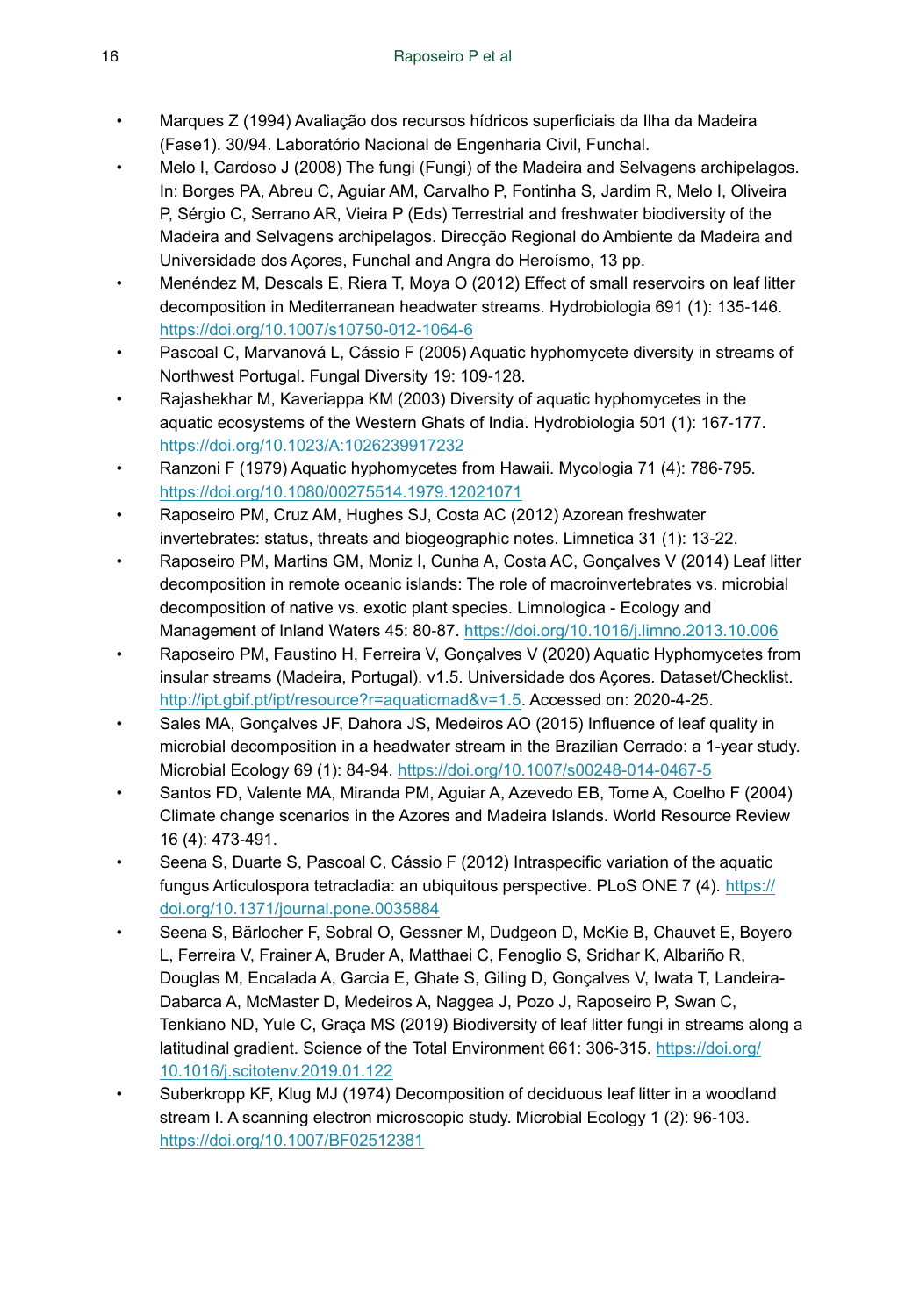- Wallace JB, Eggert SL, Meyer JL, Webster JR (1997) Multiple trophic levels of a forest stream linked to terrestrial litter inputs. Science 277 (5322): 102-104. [https://doi.org/](https://doi.org/10.1126/science.277.5322.102) [10.1126/science.277.5322.102](https://doi.org/10.1126/science.277.5322.102)
- Wijayawardene N, Hyde K, Al-Ani L, Tedersoo L, Haelewaters D, Rajeshkumar K, Zhao R, Aptroot A, Leontyev D, Saxena R, Tokarev Y, Dai D, Letcher P, Stephenson S, Ertz D, Lumbsch H, Kukwa M, Issi I, Madrid H, Phillips A, Selbmann L, Pfliegler W, Horváth E, Bensch K, Kirk P, Kolaříková K, Raja H, Radek R, Papp V, Dima B, Ma J, Malosso E, Takamatsu S, Rambold G, Gannibal P, Triebel D, Gautam A, Avasthi S, Suetrong S, Timdal E, Fryar S, Delgado G, Réblová M, Doilom M, Dolatabadi S, Pawłowska J, Humber R, Kodsueb R, Sánchez-Castro I, Goto B, Silva D, de Souza F, Oehl F, da Silva G, Silva I, Błaszkowski J, Jobim K, Maia L, Barbosa F, Fiuza P, Divakar P, Shenoy B, Castañeda-Ruiz R, Somrithipol S, Lateef A, Karunarathna S, Tibpromma S, Mortimer P, Wanasinghe D, Phookamsak R, Xu J, Wang Y, Tian F, Alvarado P, Li D, Kušan I, Matočec N, Mešić A, Tkalčec Z, Maharachchikumbura S, Papizadeh M, Heredia G, Wartchow F, Bakhshi M, Boehm E, Youssef N, Hustad V, Lawrey J, Santiago A, Bezerra J, Souza-Motta C, Firmino A, Tian Q, Houbraken J, Hongsanan S, Tanaka K, Dissanayake A, Monteiro J, Grossart H, Suija A, Weerakoon G, Etayo J, Tsurykau A, Vázquez V, Mungai P, Damm U, Li Q, Zhang H, Boonmee S, Lu Y, Becerra A, Kendrick B, Brearley F, Motiejūnaitė J, Sharma B, Khare R, Gaikwad S, Wijesundara D, Tang L, He M, Flakus A, Rodriguez-Flakus P, Grossart H, Thines M (2020) Outline of Fungi and fungus-like taxa. Mycosphere 11 (1): 1060-1456. [https://doi.org/10.5943/mycosphere/](https://doi.org/10.5943/mycosphere/11/1/8) [11/1/8](https://doi.org/10.5943/mycosphere/11/1/8)

### **Supplementary materials**

#### **Suppl. material 1: Sampling codes and location of the 40 studied stream sites on Madeira island**

**Authors:** Raposeiro, P.M.; Faustino, H.; Ferreira, V.; Gonçalves, V. **Data type:** Table [Download file](https://arpha.pensoft.net/getfile.php?filename=oo_416221.csv) (2.94 kb)

#### **Suppl. material 2: Presence of aquatic hyphomycetes taxa in 40 Madeiran stream sites and total taxa richness of each stream site**

**Authors:** Raposeiro, P.M.; Faustino, H.; Ferreira, V.; Gonçalves, V. **Data type:** Occurences **Brief description:** Record of quatic hyphomycetes taxa in 40 Madeiran stream sites and total taxa richness of each stream site [Download file](https://arpha.pensoft.net/getfile.php?filename=oo_403980.csv) (3.39 kb)